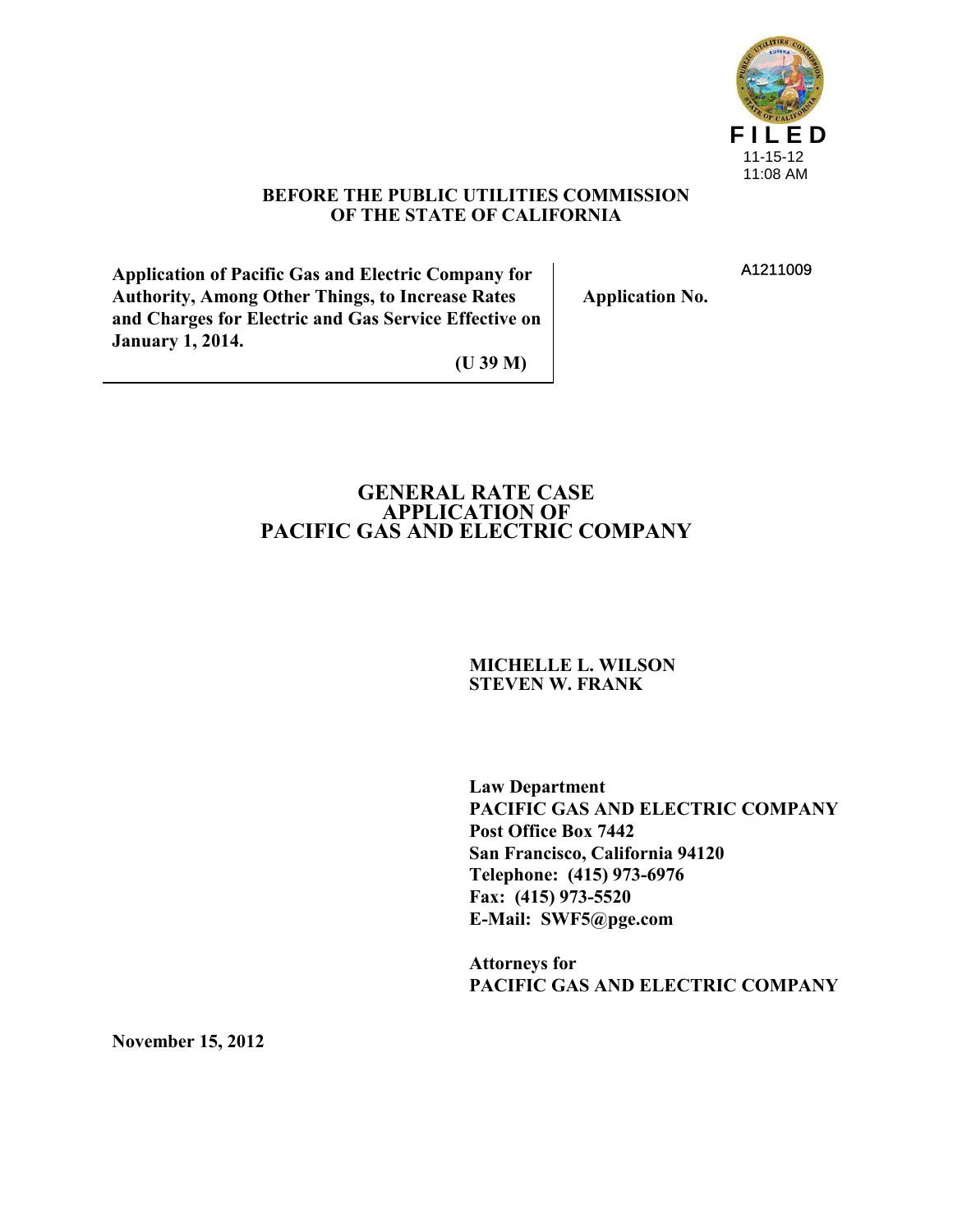# **TABLE OF CONTENTS**

|             |                                                      |                                                                                                                                         | Page |
|-------------|------------------------------------------------------|-----------------------------------------------------------------------------------------------------------------------------------------|------|
| $I_{\cdot}$ |                                                      |                                                                                                                                         |      |
| Π.          |                                                      |                                                                                                                                         |      |
| Ш.          | $A_{\cdot}$<br><b>B.</b>                             | SUMMARY OF REASONS FOR PG&E'S REQUEST AND SPECIFIC                                                                                      |      |
|             |                                                      | 1.<br>2.<br>3 <sub>1</sub>                                                                                                              |      |
| IV.         |                                                      |                                                                                                                                         |      |
|             | A.<br><b>B.</b>                                      |                                                                                                                                         |      |
| V.          |                                                      |                                                                                                                                         |      |
| VI.         |                                                      | REVENUES AT PRESENT RATES IN THE RESULTS OF OPERATIONS                                                                                  |      |
| VII.        |                                                      |                                                                                                                                         |      |
| VIII.       |                                                      |                                                                                                                                         |      |
| $IX_{-}$    |                                                      | OTHER MATTERS RELATED TO PG&E'S APPLICATION 11                                                                                          |      |
|             | A.<br><b>B.</b><br>$\mathcal{C}$ .<br>D.<br>Ε.<br>F. | A&G                                                                                                                                     |      |
|             | G.<br>H.<br>I.<br>J.                                 | Studies and Information Required by Previous Commission Policy<br>Rate Case Plan Matters Determined in Phase 2 of this Proceeding or in |      |
|             |                                                      | Electric Marginal Costs and Revenue Allocation  16<br>1.<br>2.<br>Demand Side Management (Public Purpose) Program Issues 16<br>3.       |      |
|             | K.<br>L.<br>M.                                       | Guidelines or Directions Affecting PG&E's GRC Presentation  17<br>Proposal for Implementing Proposed Revenue Change at the              |      |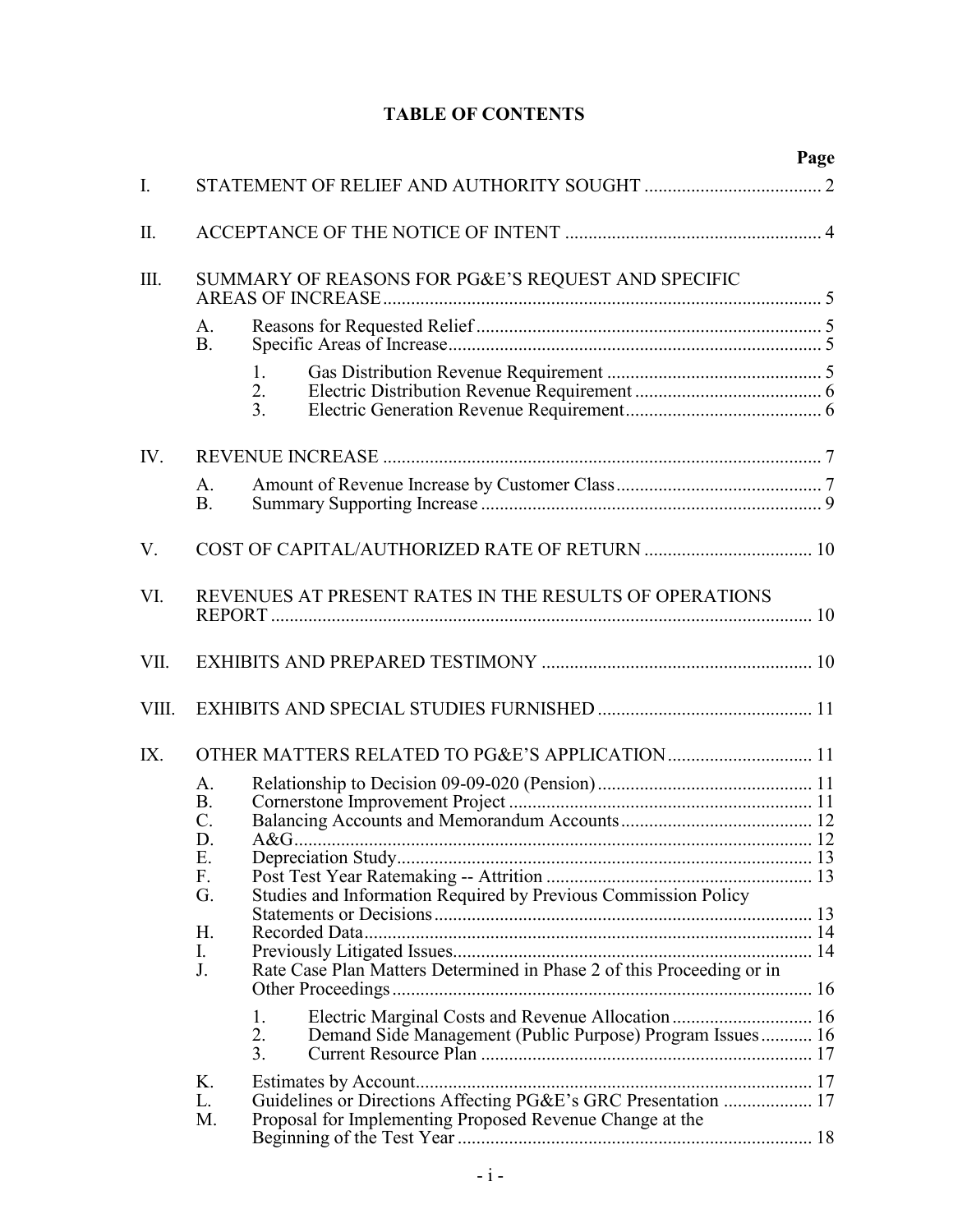### **TABLE OF CONTENTS** (continued)

|      |                                  |                                                                       | Page |
|------|----------------------------------|-----------------------------------------------------------------------|------|
| Χ.   |                                  |                                                                       |      |
| XI.  |                                  | COMPLIANCE WITH THE COMMISSION'S RULES OF PRACTICE AND                |      |
|      | A <sub>1</sub><br>B <sub>1</sub> |                                                                       |      |
|      |                                  | PG&E proposes that this Application be categorized as a "ratesetting" |      |
|      | $\mathcal{C}$ .<br>D.            |                                                                       |      |
|      |                                  |                                                                       |      |
|      | F.<br>G.                         | Correspondence and Communication Regarding This Application -         |      |
|      | H.                               |                                                                       |      |
|      | L                                |                                                                       |      |
|      | J.<br>K.                         | Statement of Proposed Changes and Results of Operations at Proposed   |      |
|      | L.                               | General Description of PG&E's Electric and Gas Department Plant -     |      |
|      | M.                               |                                                                       |      |
|      | N.                               |                                                                       |      |
|      | $\overline{O}$ .                 |                                                                       |      |
|      | P.                               |                                                                       |      |
|      | Q.                               |                                                                       |      |
|      | R.                               |                                                                       |      |
| XII. |                                  |                                                                       |      |

APPENDIX 1 – 2014 General Rate Case Exhibit List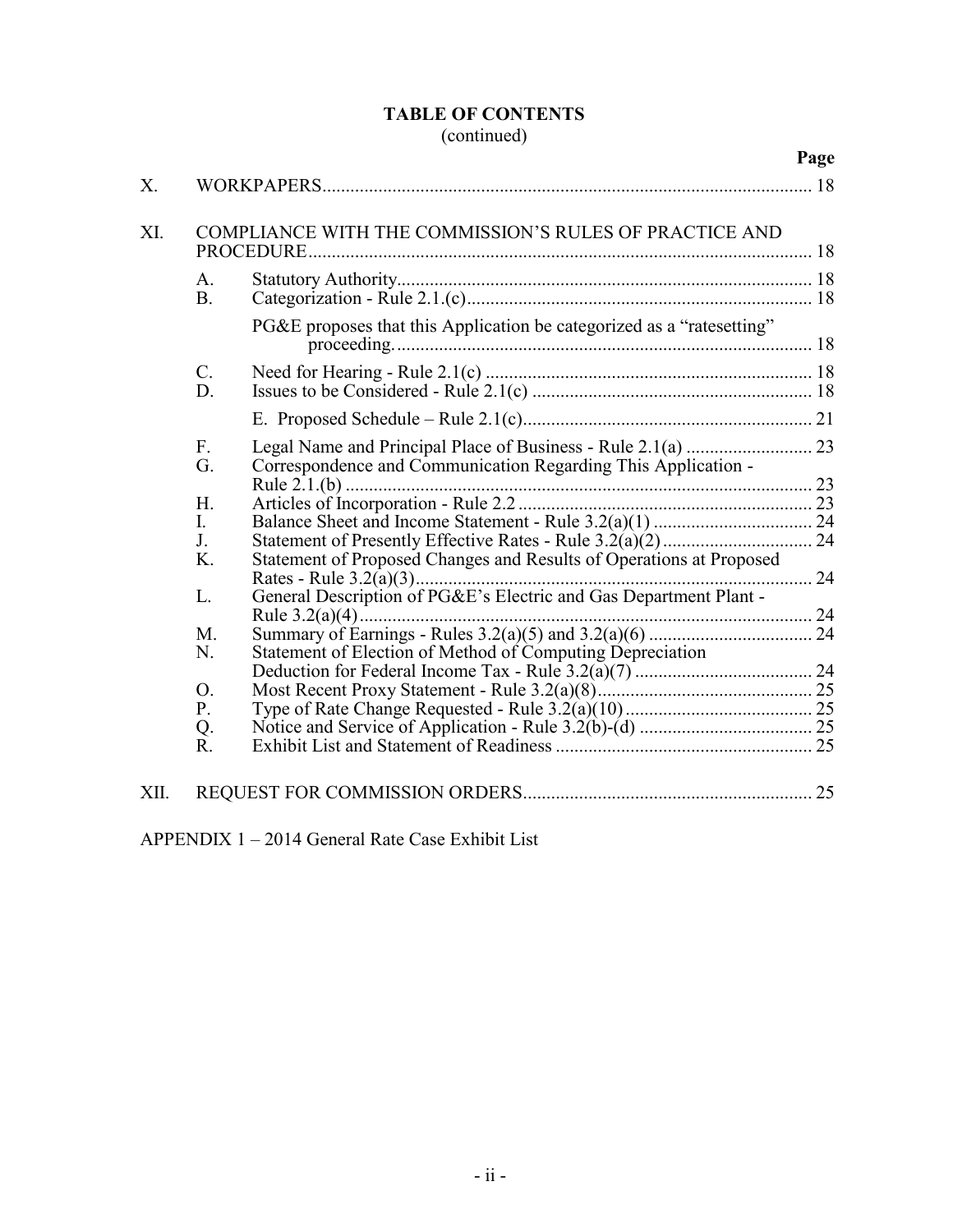#### **BEFORE THE PUBLIC UTILITIES COMMISSION OF THE STATE OF CALIFORNIA**

Application of Pacific Gas and Electric Company for Authority, Among Other Things, to Increase Rates and Charges for Electric and Gas Service Effective on January 1, 2014.

Application No.

(U 39 M)

### **GENERAL RATE CASE APPLICATION OF PACIFIC GAS AND ELECTRIC COMPANY**

By this 2014 test year General Rate Case (GRC) Application, Pacific Gas and Electric Company (PG&E or the Company) asks the California Public Utilities Commission (Commission or CPUC), effective January 1, 2014, to increase electric and gas rates and charges to collect the reasonable level of revenue requirements that PG&E needs to continue to provide safe and reliable gas and electric service to its customers.<sup>1/</sup>

As explained by PG&E Corporation's Chairman, Chief Executive Officer and President (Exhibit (PG&E-1), Chapter 1), PG&E is embarking on a strategy to address three broad areas:

- Executing on a "back to basics" strategy to improve our operations;
- $\bullet$ Strengthening PG&E's culture so that identifying issues and driving continuous improvement become deeply ingrained in PG&E's mindset and behavior; and
- Rebuilding relationships with PG&E's customers, communities and other stakeholders.

Executing on these strategies, this GRC places priority on minimizing risk and improving safety. In this GRC, PG&E charts a course for first quartile performance in public

 $\overline{a}$ 1/ This application is submitted pursuant to Article 2 of the Commission's Rules of Practice and Procedure and the Commission's Rate Case Plan adopted in Decision (D.) 07-07-004 ("Rate Case Plan").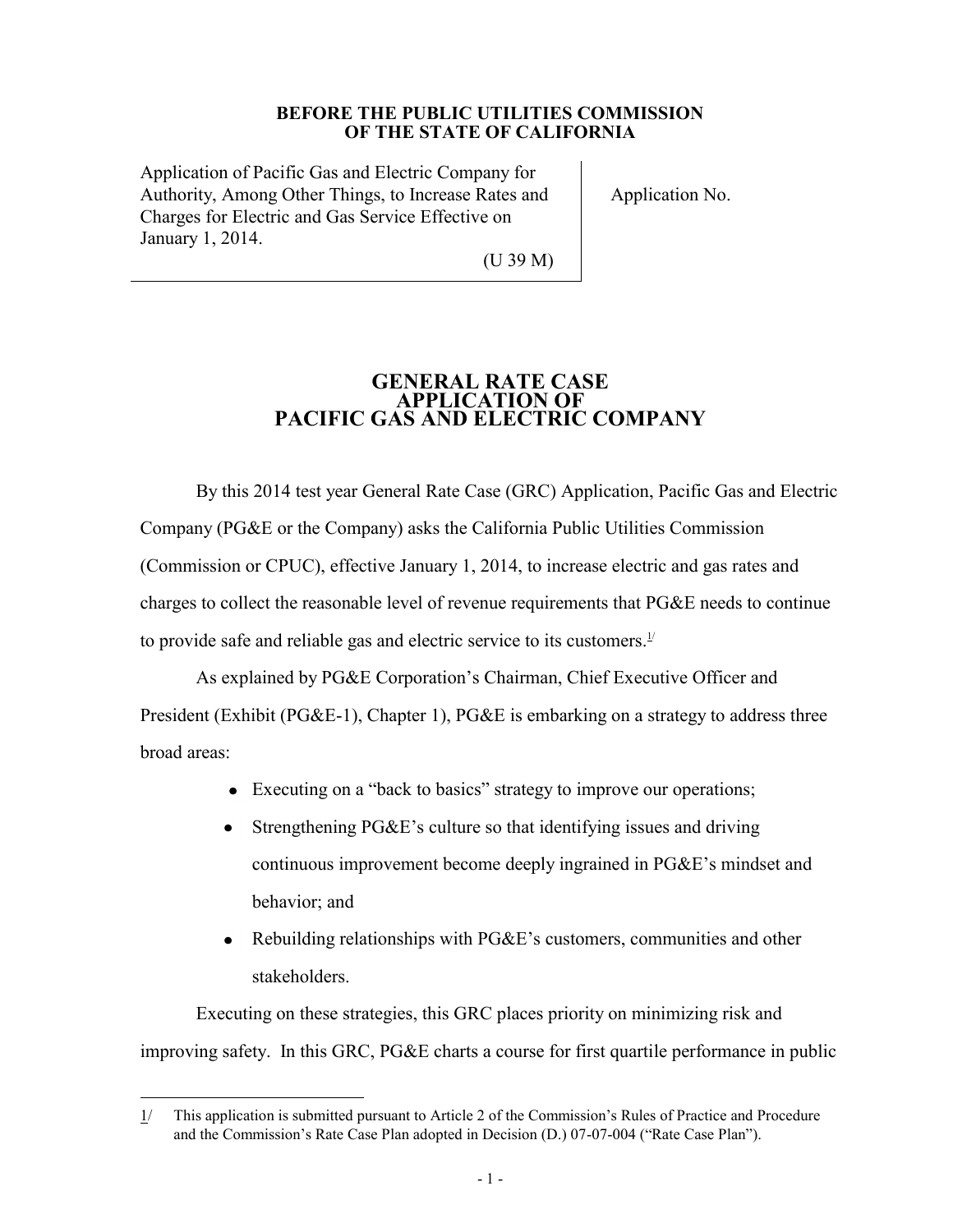and employee safety. (Exhibit (PG&E-1), Chapter 3.) This GRC also forecasts increases in gas distribution expense and capital necessary to meet Senate Bill 705 requirements for implementation of industry best practices for gas pipeline safety.

PG&E's emphasis on safety and risk is consistent with Executive Director Clanon's March 5, 2012 letter to PG&E. The Executive Director's letter described a process by which the Commission's Consumer Protection and Safety Division (CPSD) would hire independent consultants to review operational and public safety issues regarding PG&E's forecast and PG&E would have an opportunity to formally respond to the review. PG&E looks forward to the review and to its opportunity to respond.

In this Application, PG&E requests that the Commission increase gas and electric distribution and generation base revenue requirements by a total of \$1.282 billion, effective January 1, 2014, as compared to 2014 authorized and pending revenues.

Notwithstanding this request, the rates of PG&E's electric customers covered under the California Alternative Rates for Energy (CARE) program for usage at or below 130 percent of baseline will not, pursuant to current law, increase as a result of this request.<sup>2/</sup> PG&E's request represents an 8.0 percent increase over the projected 2013 total combined gas and electric revenue of \$16.003 billion.

### **I. STATEMENT OF RELIEF AND AUTHORITY SOUGHT**

 $\overline{a}$ 

Table 1 shows the bill impact for non-CARE electric residential customers using 550 kWh and 850 kWh per month and for non-CARE gas residential customers using 37 therms per month.

<sup>2/</sup> Any increase to electric rates for customers covered under the CARE program for usage at or below 130 percent of baseline is constrained by California Public Utilities Code Sections 739.1.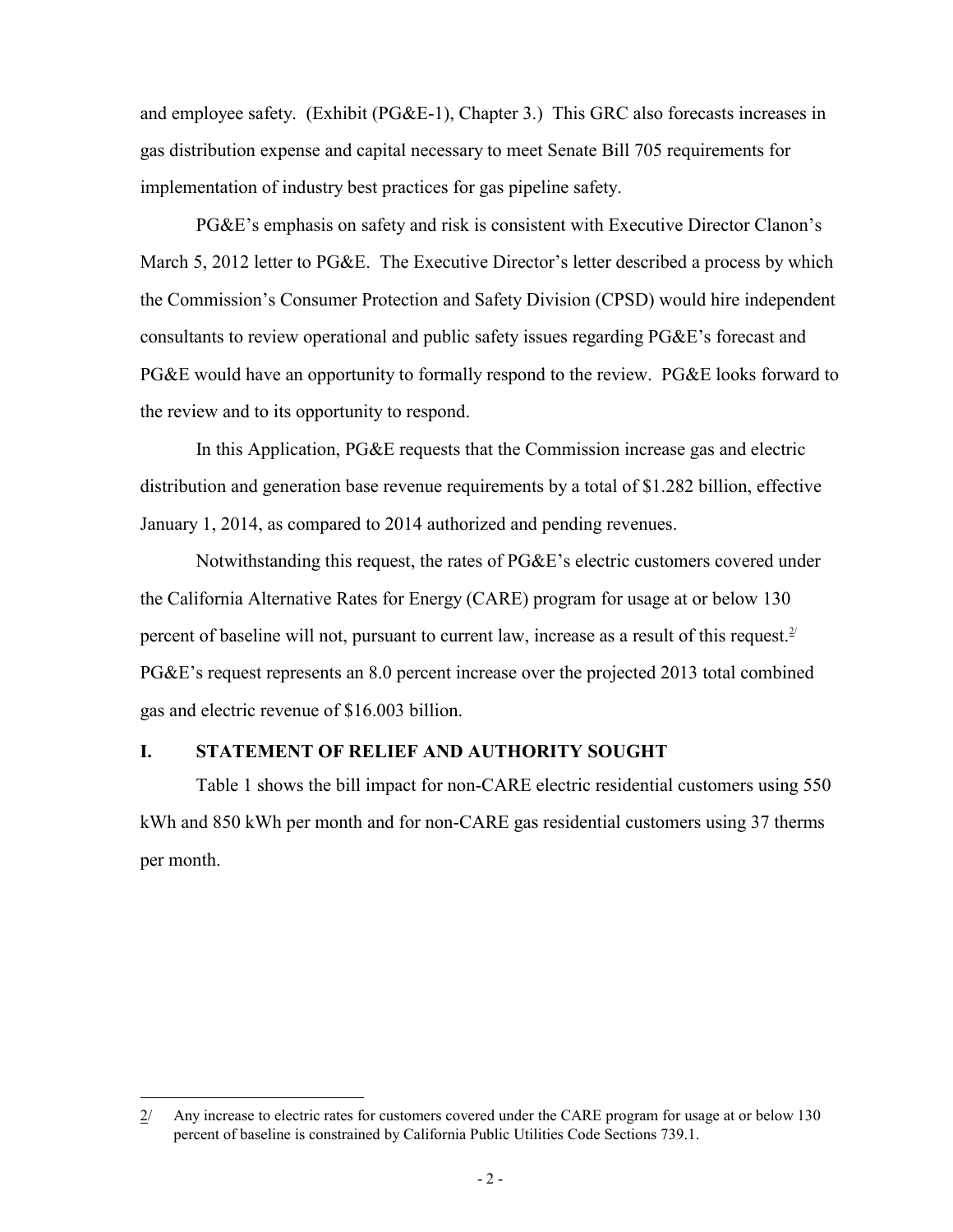|           | <b>Monthly Residential</b><br><b>Customer Usage</b> | <b>Current 2012</b><br>Avg. Bill | <b>Proposed</b><br><b>2014 Bill</b> | <b>Increase</b> | 2012 to 2014<br>Percent<br><b>Increase</b> |
|-----------|-----------------------------------------------------|----------------------------------|-------------------------------------|-----------------|--------------------------------------------|
| Electric: |                                                     |                                  |                                     |                 |                                            |
|           | 550 kWh                                             | \$89.36                          | \$93.97                             | \$4.61          | 5.16%                                      |
|           | 850 kWh                                             | \$184.41                         | \$202.75                            | \$18.34         | 9.95%                                      |
| Gas:      |                                                     |                                  |                                     |                 |                                            |
|           | 37 Therms                                           | \$46.13                          | \$53.18                             | \$7.06          | 15.3%                                      |

#### **Table 1 Impact on Non-CARE Residential Customer Bills\***

**\* Some numbers in the tables in this Application may not add up due to rounding.**

Table 2 sets forth PG&E's request for an increase in base revenue amounts.

|                     | 2012<br><b>Authorized</b><br>and | 2014<br><b>Authorized</b><br>and | 2014            |                    | Increase:          |
|---------------------|----------------------------------|----------------------------------|-----------------|--------------------|--------------------|
|                     | Pending                          | Pending                          | <b>Proposed</b> | Increase:          | 2014 Authorized    |
|                     | Revenue                          | Revenue                          | Revenue         | 2012 Authorized to | and Pending to     |
|                     | Requirement $\frac{3}{2}$        | Requirement $\frac{4}{3}$        | Requirement     | 2014 Proposed      | 2014 Proposed      |
| Gas                 |                                  |                                  |                 |                    |                    |
| <b>Distribution</b> | \$1,288                          | \$1,324                          | \$1,810         | 40.5%<br>S<br>522  | 36.7%<br>486<br>S. |
| Electric            |                                  |                                  |                 |                    |                    |
| <b>Distribution</b> | 3,633                            | 3,768                            | 4,355           | 19.9%<br>722       | $15.6\%$<br>587    |
| Electric            |                                  |                                  |                 |                    |                    |
| <b>Generation</b>   | 1,707                            | 1,737                            | 1,946           | $14.0\%$<br>239    | $12.0\%$<br>209    |
| <b>Total</b>        | \$6,629                          | \$6,829                          | \$8,111         | 22.4%<br>\$1,483   | 18.8%<br>\$1,282   |

#### **Table 2 Increase in Base Revenue Amounts (Millions of Dollars)**

Because PG&E's total electric and gas revenue requirements consist largely of energy procurement and other costs not included in the gas distribution, electric distribution, and electric generation revenue requirements presented in the GRC, the percentage increases over total revenue requirements are substantially lower than the percentage increases shown above. Table 3 below shows the total gas distribution revenue requirement increase over the

<sup>3/</sup> These amounts include revenues from PG&E's 2011 GRC Decision 11-05-018, adjusted for attrition. The amounts also include the authorized and pending revenue requirements associated with the Cornerstone Project, Market Redesign and Technology Upgrade (MRTU), Fuel Cell Project, Vaca-Dixon PV Pilot Project, the SmartMeter™ program and meter reading. These amounts exclude pension costs.

<sup>4/</sup> See footnote 3.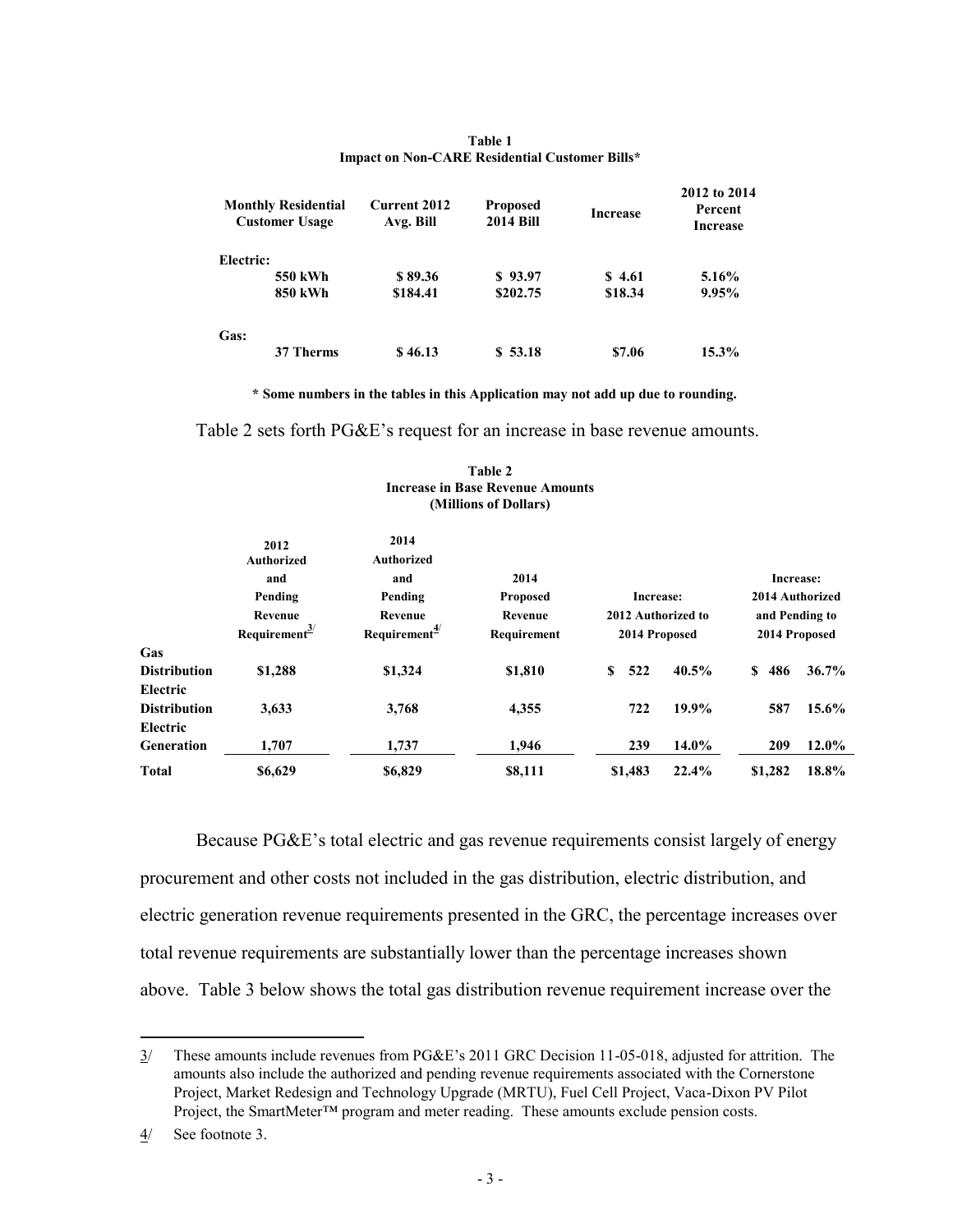2012 total authorized gas revenue requirement and the 2013 forecast total gas revenue requirement. Also presented in Table 3 is the combined electric distribution and electric generation revenue requirement increase over the 2012 total electric revenue requirement and the 2013 forecast total electric revenue requirement.

|              |                                              |                                                        | (Millions of Dollars)                      |                             |                                                           |                                                                  |
|--------------|----------------------------------------------|--------------------------------------------------------|--------------------------------------------|-----------------------------|-----------------------------------------------------------|------------------------------------------------------------------|
|              | 2012<br><b>Authorized</b><br><b>Revenues</b> | 2014<br>Revenue<br><b>Increase</b><br><b>Over 2012</b> | % Increase<br>over 2012<br><b>Revenues</b> | 2013<br>Revenue<br>Forecast | 2014<br><b>GRC</b><br><b>Increase</b><br><b>Over 2013</b> | $\frac{0}{0}$<br>Increase<br><b>Over 2013</b><br><b>Revenues</b> |
| Gas          | \$3,450                                      | \$522                                                  | 15.1%                                      | \$3,371                     | \$486                                                     | $14.4\%$                                                         |
| Electric     | 12,332                                       | 961                                                    | $7.8\%$                                    | 12,632                      | 796                                                       | $6.3\%$                                                          |
| <b>Total</b> | \$15,782                                     | \$1,483                                                | 9.4%                                       | \$16,003                    | \$1,282                                                   | $8.0\%$                                                          |

# **Table 3 GRC Revenue Increase Over Total Revenues**

In this 2014 Application, PG&E also asks the Commission to authorize the Company to implement adjustments for the 2015 and 2016 attrition years. PG&E estimates the attrition adjustment mechanism will yield the revenue requirement increases set forth in Table 4.

#### **Table 4 Attrition Year Revenue Requirement Increases (Millions of Dollars)**

|      | Gas<br><b>Distribution</b> | Electric<br><b>Distribution</b> | Electric<br>Generation | <b>Total</b> |
|------|----------------------------|---------------------------------|------------------------|--------------|
| 2015 | \$187                      | \$234                           | \$71                   | \$492        |
| 2016 | \$160                      | \$246                           | \$98                   | \$504        |

#### **II. ACCEPTANCE OF THE NOTICE OF INTENT**

On July 2, 2012, PG&E tendered its 2014 GRC Notice of Intent (NOI). On September 14, 2012, the Division of Ratepayer Advocates (DRA) accepted the tendered documents.<sup>5/</sup> Consistent with the Rate Case Plan, on September 19, 2012, PG&E served a Notice of Availability of the NOI on all appearances in PG&E's 2011 GRC, and sent a letter to Chief Administrative Law Judge (ALJ) Karen Clopton verifying service.<sup>6/</sup>

<sup>5/</sup> *See* D.07-07-004, *mimeo*, p. A-11.

<sup>6/</sup> *Id.*, pp. A-11 to A-12.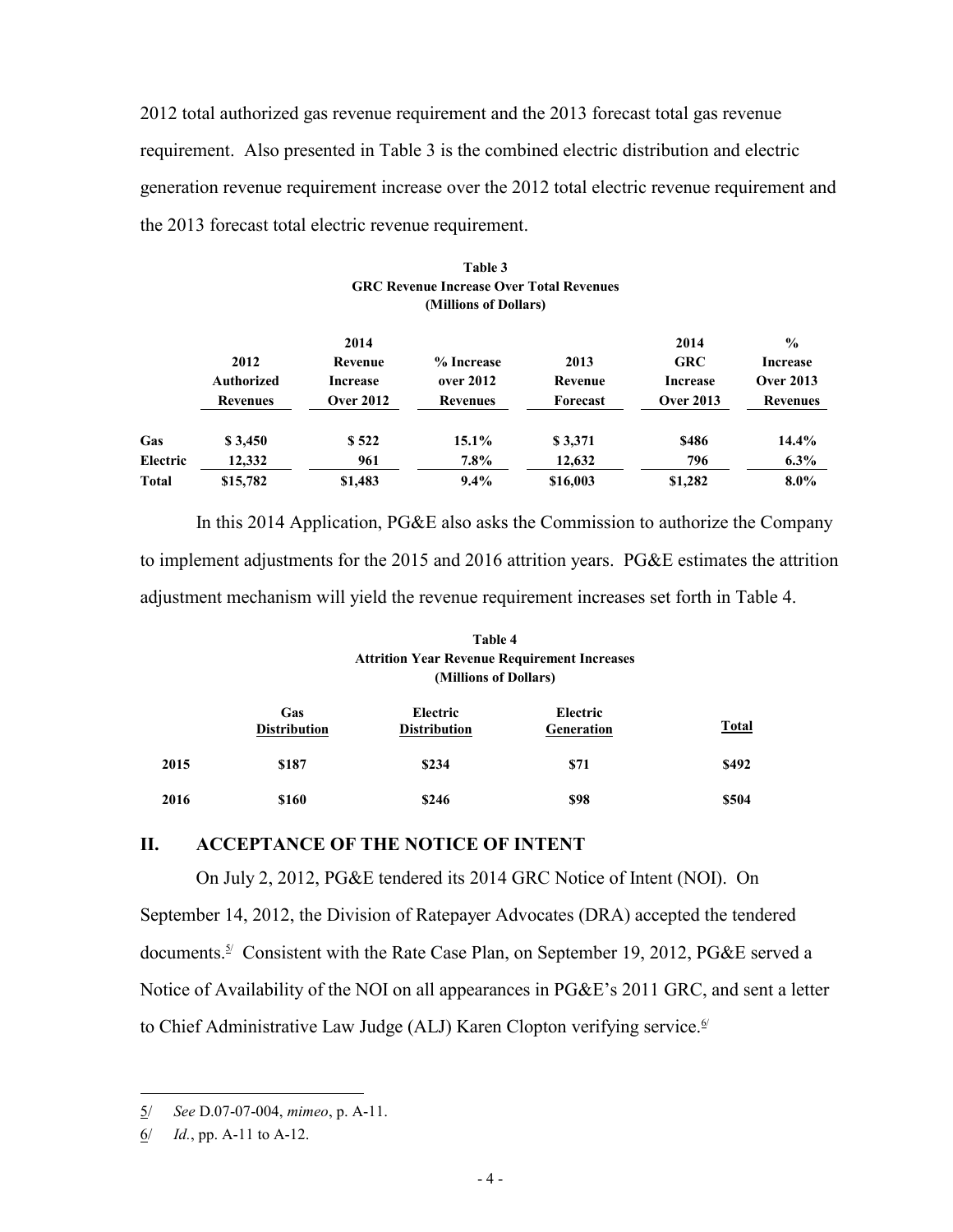### **III. SUMMARY OF REASONS FOR PG&E'S REQUEST AND SPECIFIC AREAS OF INCREASE**

### **A. Reasons for Requested Relief**

PG&E provides detailed support for its 2014 GRC Application in the prepared testimony and workpapers accompanying this filing.<sup> $\mathbb{I}$ </sup> The key reasons for the requested increase in revenue requirements are:

- $\triangleright$  Increases in the costs of delivering energy safely to customers, maintaining reliability, and providing responsive customer service;
- $\triangleright$  Need for substantial capital investments to replace aging infrastructure;
- $\triangleright$  Need for capacity-driven additions;
- $\triangleright$  Recovery of costs for depreciation associated with PG&E's plant investments; and
- $\triangleright$  Costs of complying with governmental regulations and orders applicable to PG&E's extensive electric and gas systems and facilities.

The specific areas of increase for the gas distribution and electric distribution and generation functions are discussed separately below.

### **B. Specific Areas of Increase**

The fundamental elements comprising PG&E's gas distribution and electric distribution and generation revenue requirement increases are: Operations and Maintenance (O&M) expense; Customer Services expense; Administrative and General (A&G) expense; payroll taxes, franchise fees, and uncollectibles (FF&U); return, taxes, and depreciation; change in depreciation rates; and changes in Other Operating Revenue.

### **1. Gas Distribution Revenue Requirement**

Table 5 lists the elements composing the gas distribution revenue requirement increase over the amounts the Commission adopted in PG&E's 2011 GRC, as adjusted per footnote 3, supra.

<sup>7/</sup> *Id.*, pp. A-11 to A-12.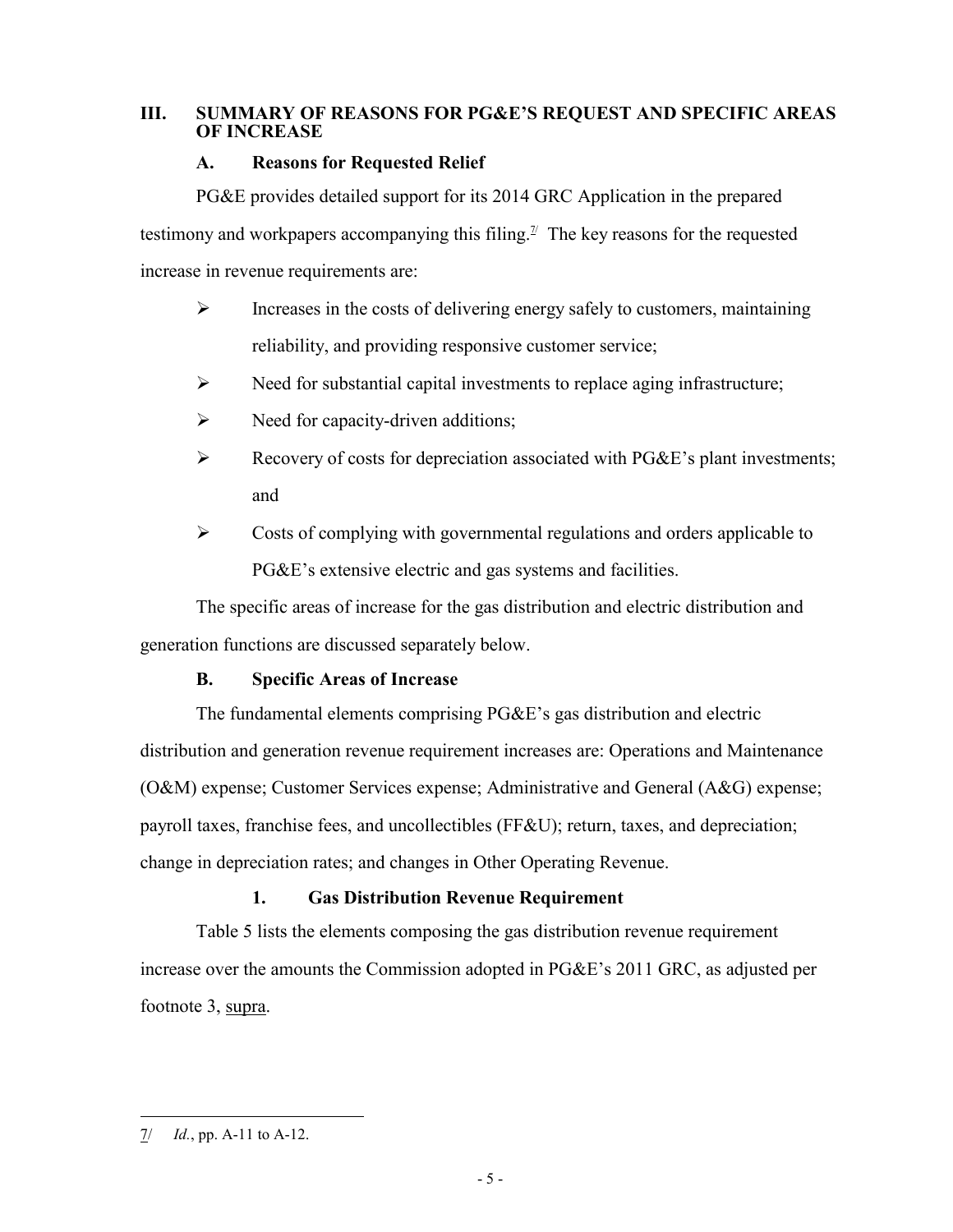| Area                                                 | (Millions of Dollars) |
|------------------------------------------------------|-----------------------|
| <b>O&amp;M Expense</b>                               | \$173                 |
| <b>Customer Service Expense</b>                      | 10                    |
| A&G Expense                                          | 64                    |
| <b>Increase in Other Operating Revenue</b>           | (2)                   |
| FF&U, Other Adjs, Taxes Other than Income            | 15                    |
| <b>Return, Taxes, Depreciation, and Amortization</b> | 227                   |
|                                                      |                       |
| <b>Increase in Retail Revenue Amount</b>             | S486                  |

#### **Table 5 Elements of Gas Distribution Revenue Requirement Increase**

#### **2. Electric Distribution Revenue Requirement**

Table 6 lists the elements composing the electric distribution revenue requirement increase over the amounts the Commission adopted in PG&E's 2011 GRC, as adjusted per footnote 3, supra.

| Table 6                                                               |
|-----------------------------------------------------------------------|
| <b>Elements of Electric Distribution Revenue Requirement Increase</b> |

| Area                                                 | (Millions of Dollars) |
|------------------------------------------------------|-----------------------|
| <b>O&amp;M</b> Expense                               | \$5                   |
| <b>Customer Service Expense</b>                      | 14                    |
| <b>A&amp;G</b> Expense                               | 79                    |
| <b>Decrease in Other Operating Revenue</b>           | 26                    |
| FF&U, Other Adjs, Taxes Other than Income            | 32                    |
| <b>Return, Taxes, Depreciation, and Amortization</b> | 431                   |
|                                                      |                       |
| Increase in Retail Revenue Amount                    | \$58.                 |

### **3. Electric Generation Revenue Requirement**

Table 7 lists the elements composing the electric generation revenue requirement increase over the amounts the Commission adopted in PG&E's 2011 GRC, as adjusted per footnote 3, supra.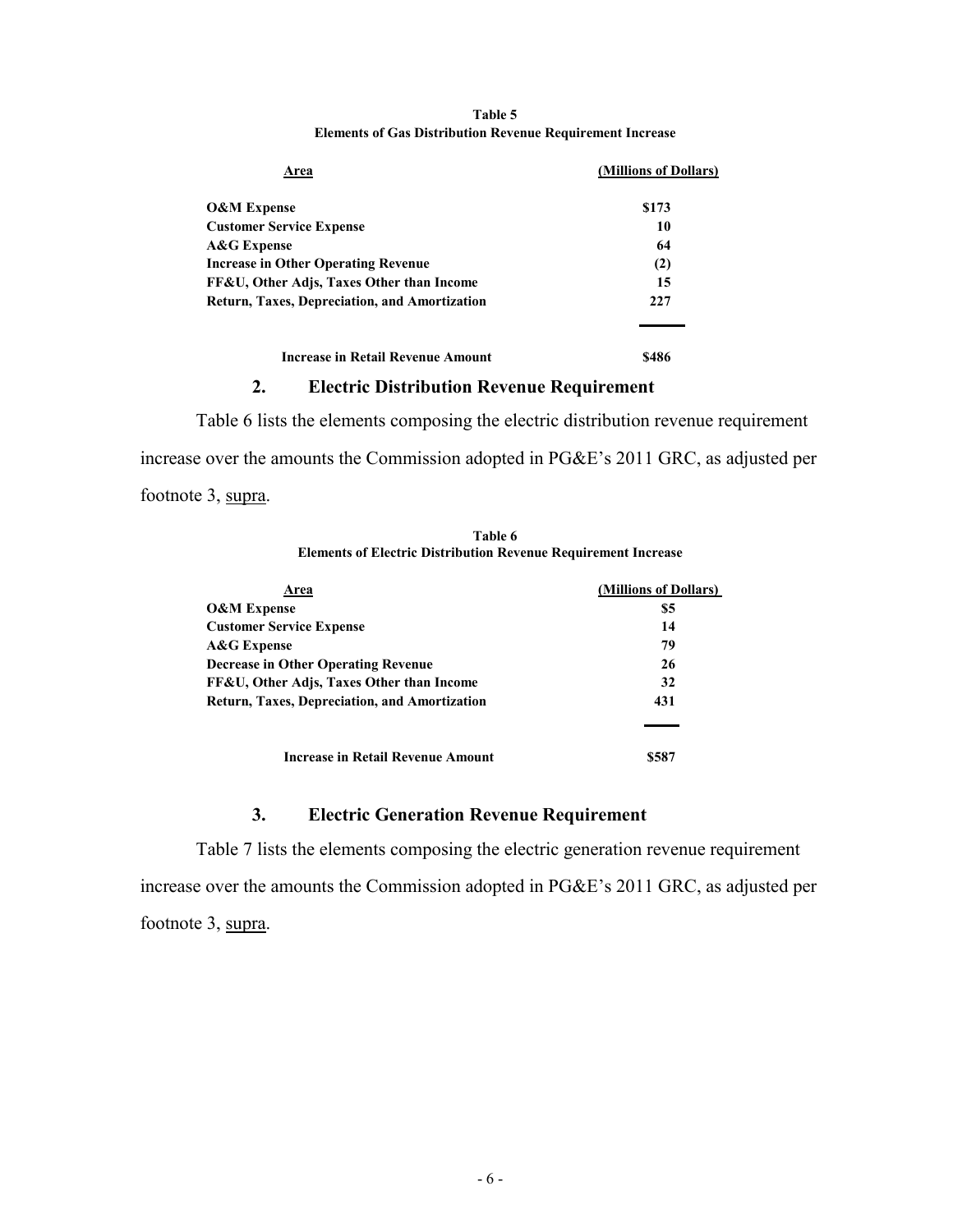| Area                                          | (Millions of Dollars) |
|-----------------------------------------------|-----------------------|
| <b>O&amp;M Expense</b>                        | \$76                  |
| <b>Customer Service Expense</b>               | $\bf{0}$              |
| <b>A&amp;G Expense</b>                        | 80                    |
| <b>Increase in Other Operating Revenue</b>    | (3)                   |
| FF&U, Other Adis, Taxes Other than Income     | (109)                 |
| Return, Taxes, Depreciation, and Amortization | 164                   |
| Increase in Retail Revenue Amount             | \$209                 |

**Table 7 Elements of Electric Generation Revenue Requirement Increase**

### **IV. REVENUE INCREASE**

# **A. Amount of Revenue Increase by Customer Class**

The illustrative percentage change for each customer class is presented in Tables 8

and 9 below.

| <b>Customer</b><br><b>Class</b>                         | <b>Revenues</b><br>at Present<br>(4/1/12)<br>Rates<br>$($ \$000 $)$ | Proposed<br><b>Illustrative</b><br>Revenue<br><b>Allocation</b><br>$($ \$000 $)$ | Revenue<br>Change<br>$($ \$000 $)$ | Percentage<br>Change |
|---------------------------------------------------------|---------------------------------------------------------------------|----------------------------------------------------------------------------------|------------------------------------|----------------------|
| <b>Core Retail</b>                                      |                                                                     |                                                                                  |                                    |                      |
| <b>Residential</b>                                      | \$2,342,313                                                         | \$2,704,770                                                                      | \$362,457                          | 15.5%                |
| <b>Commercial, Small</b>                                | 646,342                                                             | 735,560                                                                          | 89,218                             | 13.8%                |
| <b>Commercial, Large</b>                                | 42,204                                                              | 45,408                                                                           | 3,204                              | 7.6%                 |
| <b>Natural Gas Vehicle</b>                              | 11,080                                                              | 11,283                                                                           | 203                                | 1.8%                 |
| (Customer Compression)                                  |                                                                     |                                                                                  |                                    |                      |
| <b>Natural Gas Vehicle</b>                              | 4,533                                                               | 4,488                                                                            | -45                                | $-1.0\%$             |
| (PG&E Compression)                                      |                                                                     |                                                                                  |                                    |                      |
| <b>Noncore Retail - Transportation Only</b>             |                                                                     |                                                                                  |                                    |                      |
| <b>Industrial Distribution</b>                          |                                                                     |                                                                                  |                                    | 29.5%                |
| <b>Industrial Transmission</b>                          | 50,911                                                              | 65,949                                                                           | 15,038                             |                      |
| <b>Industrial Backbone</b>                              | 109,583<br>555                                                      | 121,914<br>619                                                                   | 12,331<br>63                       | 11.3%<br>11.4%       |
| <b>Electric Generation</b>                              |                                                                     | 68,719                                                                           | 3,098                              | 4.7%                 |
| <b>Natural Gas Vehicle</b>                              | 65,621                                                              |                                                                                  |                                    |                      |
| (Customer Compression)                                  | 334                                                                 | 363                                                                              | 30                                 | 8.9%                 |
| Wholesale -                                             |                                                                     |                                                                                  |                                    |                      |
| <b>Alpine Natural Gas</b>                               | 41                                                                  | 41                                                                               | $\bf{0}$                           | $0.0\%$              |
| Coalinga                                                | 149                                                                 | 149                                                                              | 0                                  | $0.0\%$              |
| <b>Island Energy</b>                                    | 33                                                                  | 33                                                                               | 0                                  | $0.0\%$              |
| Palo Alto                                               | 1,451                                                               | 1,451                                                                            | $\bf{0}$                           | $0.0\%$              |
| <b>West Coast Gas - Castle</b>                          | 103                                                                 | 133                                                                              | 30                                 | 28.8%                |
| West Coast Gas - Mather,<br>Distribution & Transmission | 142                                                                 | 179                                                                              | 37                                 | 26.2%                |
| <b>Unbundled Backbone</b>                               |                                                                     |                                                                                  |                                    |                      |
| <b>Transmission and Storage</b>                         | 174,832                                                             | 174,832                                                                          | $\overline{\mathbf{0}}$            | $0.0\%$              |
| <b>Total</b>                                            | \$3,450,228                                                         | \$3,935,891                                                                      | \$485,663                          | 14.1%                |

| Table 8                                                       |  |  |  |  |  |
|---------------------------------------------------------------|--|--|--|--|--|
| <b>Illustrative Revenue Allocation By Customer Class: Gas</b> |  |  |  |  |  |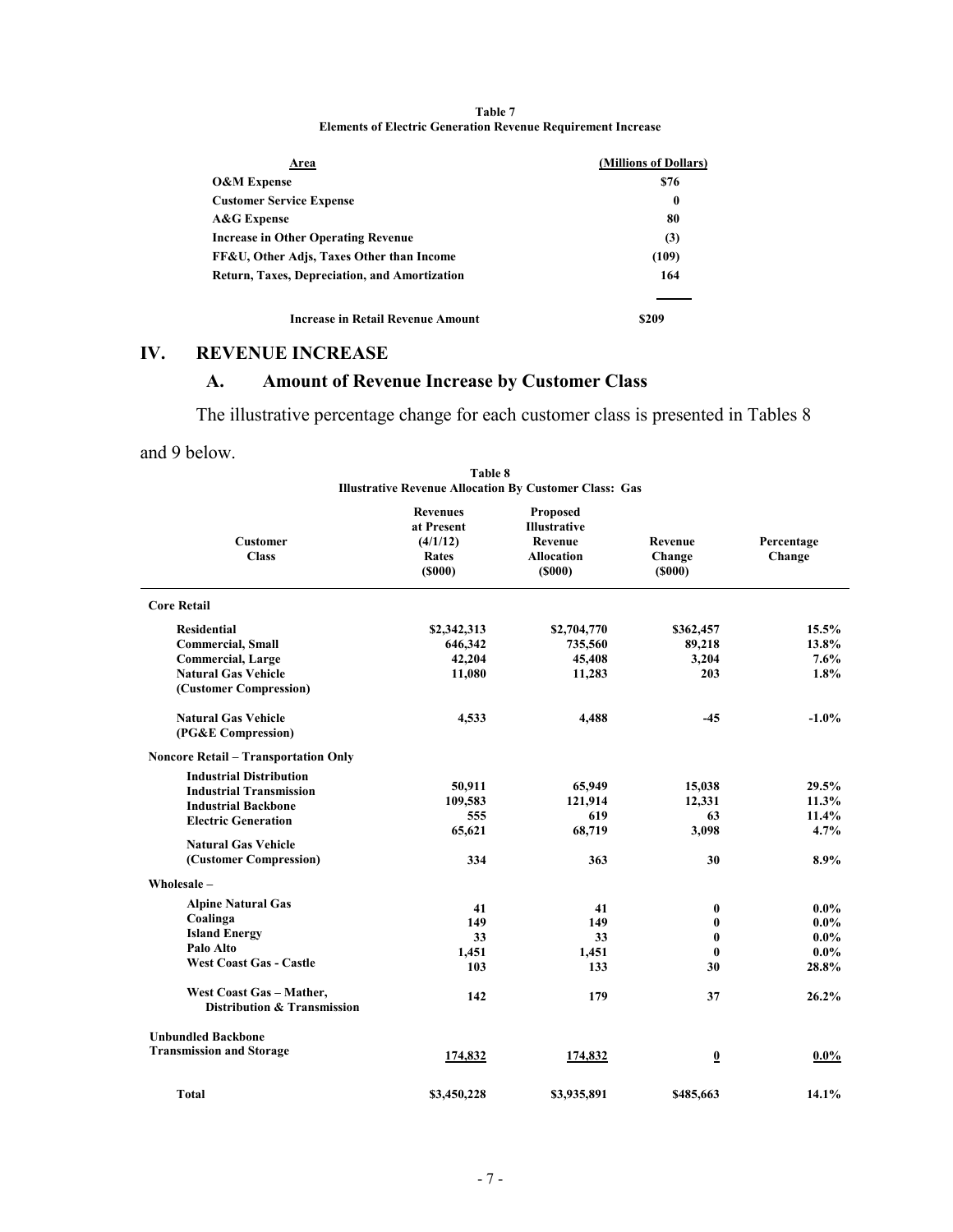The revenue changes set forth above in Table 8 are illustrative only. The gas distribution revenue change has been allocated to customer classes in proportion to the gas distribution base revenue allocation adopted in PG&E's most recent Biennial Cost Allocation Proceeding (BCAP) Decision. The revenue change also reflects the illustrative impacts of the Air Resources Board Administration Fee and Public Purpose Program Surcharge. Gas revenues include gas transportation and public purpose program surcharge revenues for all classes as applicable. Core revenues include illustrative annual gas procurement revenue as filed in PG&E's 2012 Annual Gas True-up and updated in April 2012.

| <b>Customer</b><br><b>Class</b> | <b>Revenues at</b><br>Present<br>(7/1/12)<br>Rates<br>$($ \$000 $)$ | Proposed<br><b>Illustrative</b><br>Revenue<br><b>Allocation</b><br>$($ \$000 $)$ | Revenue<br>Change<br>$($ \$000 $)$ | Percentage<br>Change |
|---------------------------------|---------------------------------------------------------------------|----------------------------------------------------------------------------------|------------------------------------|----------------------|
| <b>Bundled</b>                  |                                                                     |                                                                                  |                                    |                      |
| <b>Residential</b>              | \$5,172,382                                                         | \$5,501,505                                                                      | \$329,123                          | $6.4\%$              |
| <b>Small Light and</b>          | 1,441,793                                                           | 1,549,940                                                                        | 108,147                            | 7.5%                 |
| Power (L&P)                     |                                                                     |                                                                                  |                                    |                      |
| Medium L&P                      | 1,309,552                                                           | 1,391,026                                                                        | 81,475                             | $6.2\%$              |
| E-19 Total                      | 1,528,905                                                           | 1,621,166                                                                        | 92,261                             | $6.0\%$              |
| <b>Streetlights</b>             | 68,294                                                              | 71,373                                                                           | 3,079                              | 4.5%                 |
| <b>Standby</b>                  | 57,534                                                              | 60,497                                                                           | 2,963                              | 5.1%                 |
| <b>Agriculture</b>              | 865,225                                                             | 924,910                                                                          | 59,685                             | $6.9\%$              |
| E-20 Total                      | 1,119,778                                                           | 1,178,285                                                                        | 58,507                             | $5.2\%$              |
| <b>Total Bundled</b>            | \$11,563,463                                                        | \$12,298,703                                                                     | \$735,240                          | 6.4%                 |
| <b>Direct Access</b>            |                                                                     |                                                                                  |                                    |                      |
| <b>Residential</b>              | \$61,726                                                            | \$67,681                                                                         | \$5,955                            | $9.6\%$              |
| <b>Small L&amp;P</b>            | 28,388                                                              | 31,118                                                                           | 2,730                              | 9.6%                 |
| Medium L&P                      | 80,275                                                              | 87,060                                                                           | 6,786                              | 8.5%                 |
| E-19 Total                      | 228,723                                                             | 246,746                                                                          | 18,024                             | 7.9%                 |
| <b>Streetlights</b>             | 673                                                                 | 726                                                                              | 53                                 | 7.9%                 |
| <b>Standby</b>                  | 879                                                                 | 934                                                                              | 54                                 | 6.2%                 |
| <b>Agriculture</b>              | 3,267                                                               | 3,545                                                                            | 278                                | 8.5%                 |
| E-20 Total                      | 241,514                                                             | 258,012                                                                          | <u>16,499</u>                      | 6.8%                 |
| <b>Total Direct Access</b>      | \$645,444                                                           | \$695,822                                                                        | \$50,378                           | 7.8%                 |

**Table 9 Illustrative Revenue Allocation By Customer Class: Electric**

The revenue changes set forth above in Table 9 are illustrative only. Revenues have been allocated to each customer class consistent with the current allocation practice approved by Decision 11-12-053.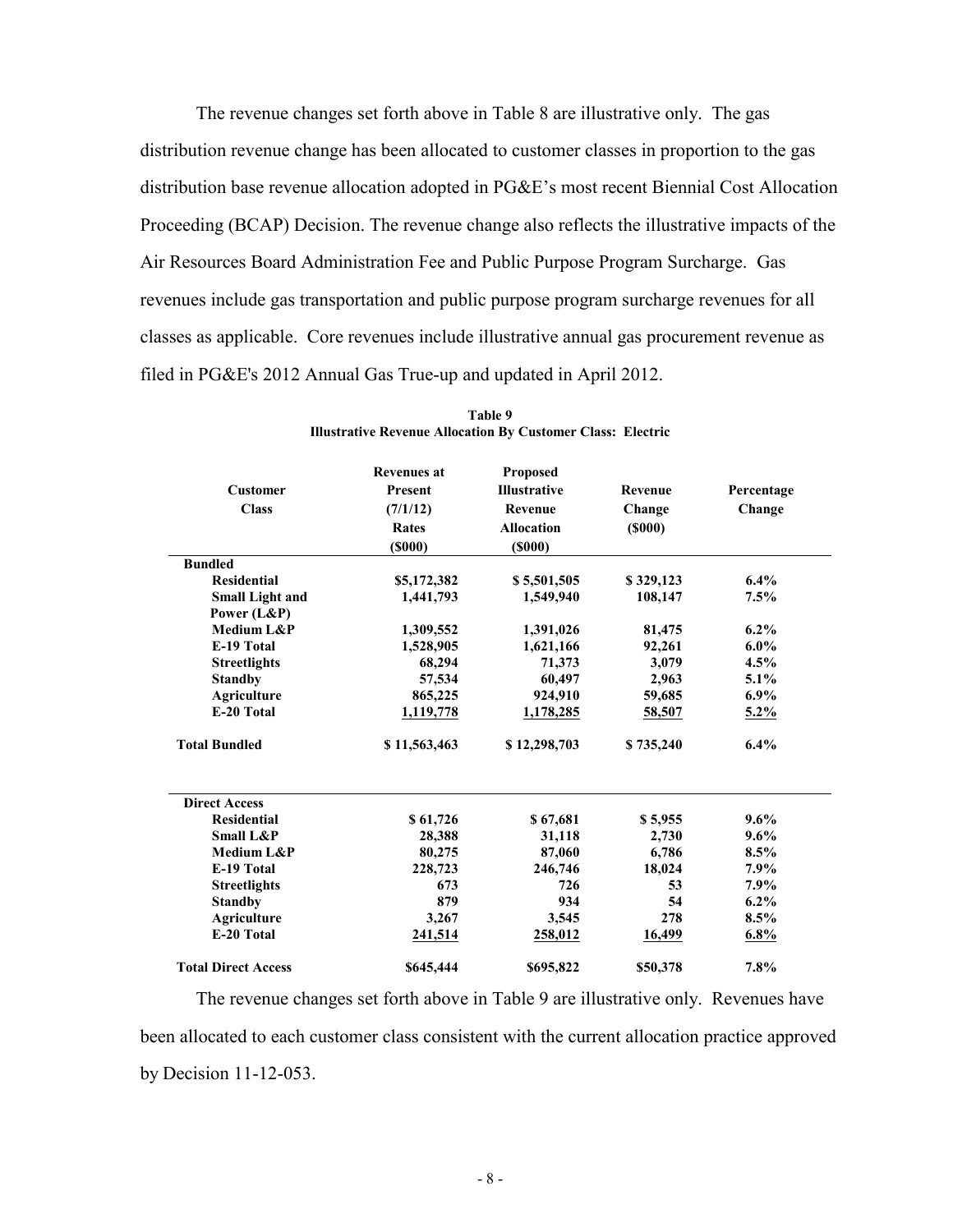#### **B. Summary Supporting Increase**

The costs and associated revenue requirements that are the subject of this Application are those estimated to occur in calendar year 2014. These costs include all O&M and A&G expenses, depreciation, taxes, and a fair return on rate base for the electric and gas distribution and electric generation functions that PG&E performs. PG&E is presenting this GRC in an "unbundled" format, consistent with all of PG&E's GRCs since 2003. All the costs have been separated into Unbundled Cost Categories (UCCs) and aggregated into business functional areas. This Application does not address revenue requirement changes in the areas of electric transmission, gas transmission and storage, public purpose programs and conservation programs, except for the purpose of allocating common costs. In the area of common cost allocation, this Application asks that the Commission approve the allocations of A&G expenses and common plant to all UCCs for use in other non-GRC Commission ratemaking mechanisms.

Consistent with the Rate Case Plan, PG&E developed and presented its test year revenue requirement estimates using the Federal Energy Regulatory Commission (FERC) Uniform System of Accounts. (See, for example, Exhibit (PG&E-1), Chapter 5, of the testimony supporting this Application.) In addition, PG&E augmented this traditional FERCaccount presentation with a complete description of its operational activities and costs necessary to conduct its utility business in a safe and reliable manner.

As done since the 2003 GRC, PG&E has organized its operational activity and cost forecasts by Major Work Category (MWC), the basic unit of work activity PG&E uses for its operational planning, budgeting and managing purposes.<sup>8/</sup>  $P G \& E$ 's testimony regarding costs, organized by MWC, is found in Exhibits (PG&E-3) through (PG&E-7) and Exhibit (PG&E-9). PG&E's internal accounting system (using software that SAP AG developed) keeps track of PG&E's operational costs by MWC. The entries in this system are expressed in "SAP dollars," which include certain overhead costs, i.e., in addition to the direct costs of

<sup>8/</sup> PG&E's A&G Department costs are managed by cost centers, not MWCs.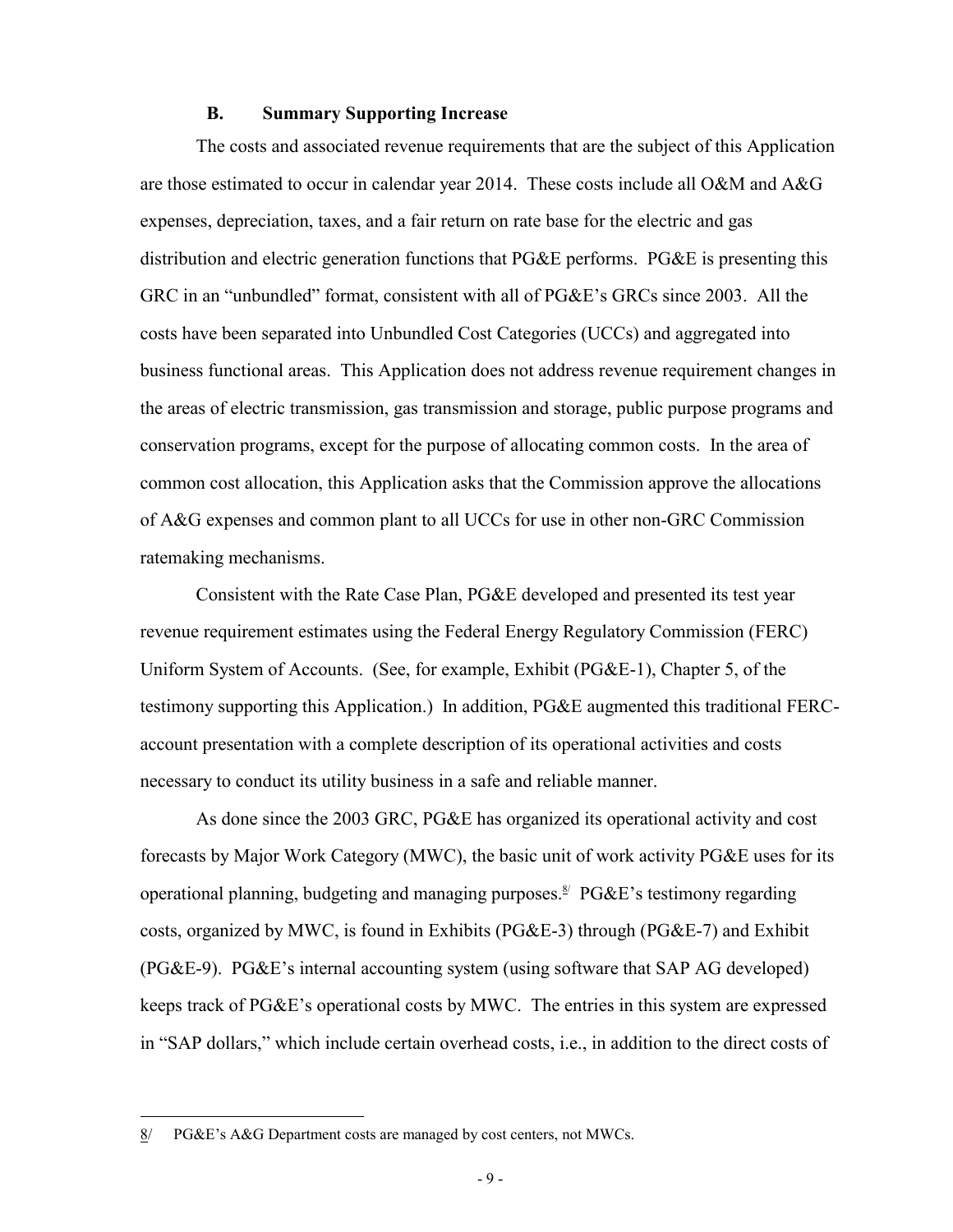an activity, like labor and materials, they contain indirect costs such as benefits and payroll taxes.

For O&M expense, the SAP dollars for a given MWC typically may be booked to several different FERC accounts. The testimony in Exhibit (PG&E-2), Chapters 2 through 6, explains how the forecast SAP dollars in each MWC are determined and then assigned to their corresponding FERC accounts. In turn, aggregating all of the MWC expense to a particular FERC account provides the corresponding FERC-dollar forecast.

### **V. COST OF CAPITAL/AUTHORIZED RATE OF RETURN**

The Rate Case Plan requires a utility to "use the most recently authorized rate of return in its calculations" supporting its results of operations presentation.<sup>9/</sup> Accordingly, PG&E has used the authorized cost of capital information set forth in Decisions 07-12-049, 08-05-035 and 09-10-016.

### **VI. REVENUES AT PRESENT RATES IN THE RESULTS OF OPERATIONS REPORT**

PG&E's rates and charges for electric and gas service are set forth in PG&E's electric and gas tariffs on file with this Commission. The Commission has approved these tariffs in decisions, orders, and resolutions. Exhibit B sets forth PG&E's present electric and gas rates.

At rates currently in effect, PG&E estimates that, in 2014, its electric and gas distribution operations would be able to earn returns on rate base of 6.25 percent and 1.78 percent respectively, as shown in detail in Exhibit H. These forecast rates of return on rate base equate to returns on common equity for the electric distribution function of 6.47 percent, and for the gas distribution function of -2.13 percent. For the generation function, at present rates the 2014 return on rate base would be 6.44 percent, which equates to 6.82 percent return on common equity.

### **VII. EXHIBITS AND PREPARED TESTIMONY**

The testimony exhibits in this Application consist of chapters setting forth the testimony of witnesses familiar with the subject matter of their testimony. The witnesses

<sup>9/</sup> D.07-07-004, *mimeo*, p. A-30.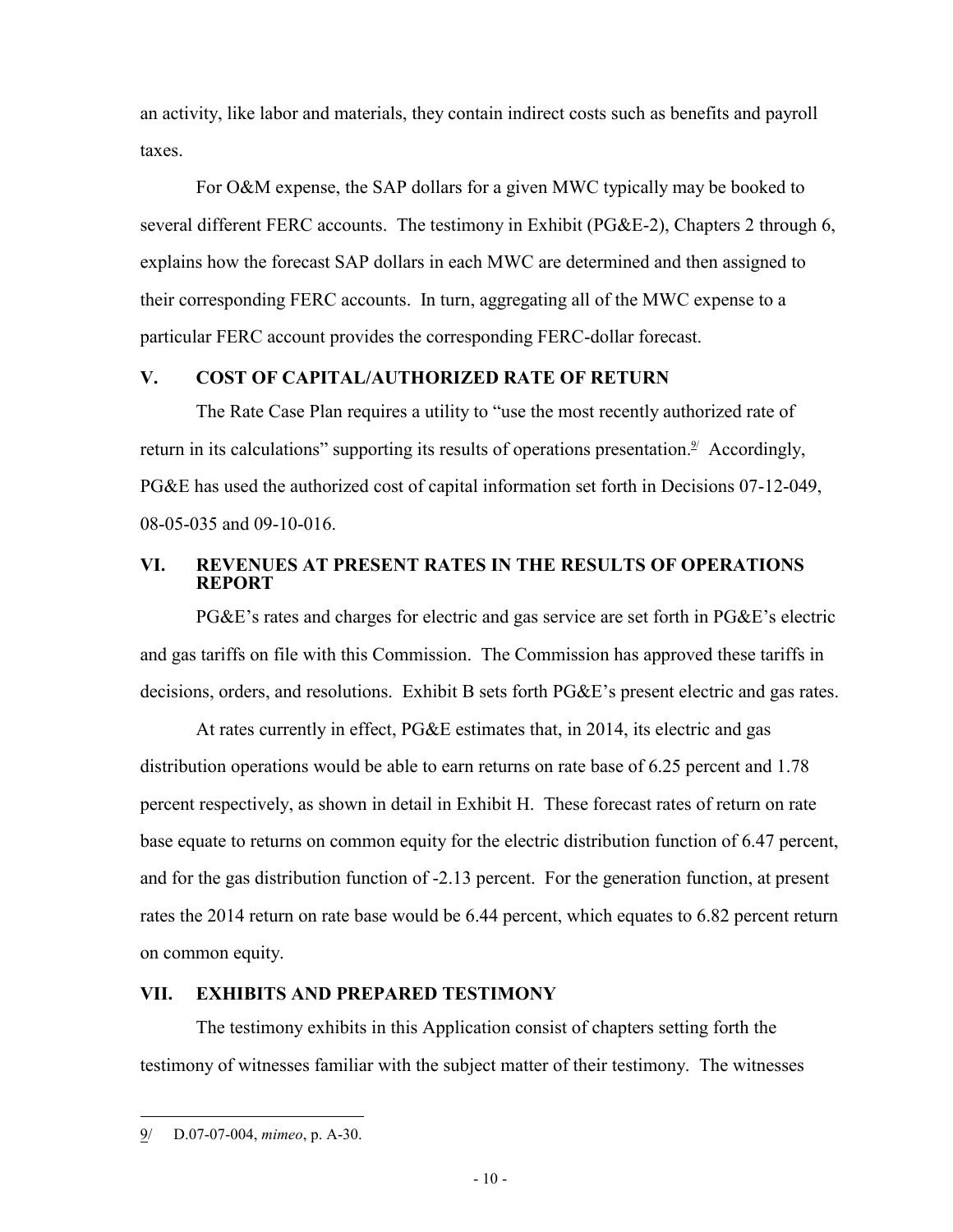present PG&E's principles and policies for managing its utility functions to provide safe and reliable service, and the factual support for the forecasted costs.

### **VIII. EXHIBITS AND SPECIAL STUDIES FURNISHED**

Each testimony exhibit generally contains an introductory chapter explaining the contents of the exhibit. In addition, each chapter generally contains an introduction which summarizes the information and material discussed in the chapter. A list of the testimony exhibits showing their contents and identifying the sponsoring witnesses is attached to this Application as Appendix 1.

#### **IX. OTHER MATTERS RELATED TO PG&E'S APPLICATION**

#### **A. Relationship to Decision 09-09-020 (Pension)**

The revenue requirement for the pension contributions in the period 2014 through 2016 will be collected through the Pension Cost Recovery Mechanism, not in the 2014 GRC request. Consistent with the revenue requirements adopted in Decision 09-09-020, capitalized pension costs through 2013 are included in GRC rate base effective January 1, 2014.

#### **B. Cornerstone Improvement Project**

In Application 08-05-023, PG&E proposed the Cornerstone Improvement Project (Cornerstone Project), which was intended to improve the resiliency and reliability of PG&E's electric distribution system. In D.10-06-048, the Commission approved some, but not all, of the key Cornerstone Project elements. Since that decision was issued, PG&E has commenced work on the approved Cornerstone Project and has provided the Commission with annual reports to discuss its progress. The Cornerstone Project ends in 2013. PG&E's 2014 GRC forecast does not include expenditures to complete work previously approved in the Cornerstone decision. That work is handled separately in accordance with the Cornerstone decision.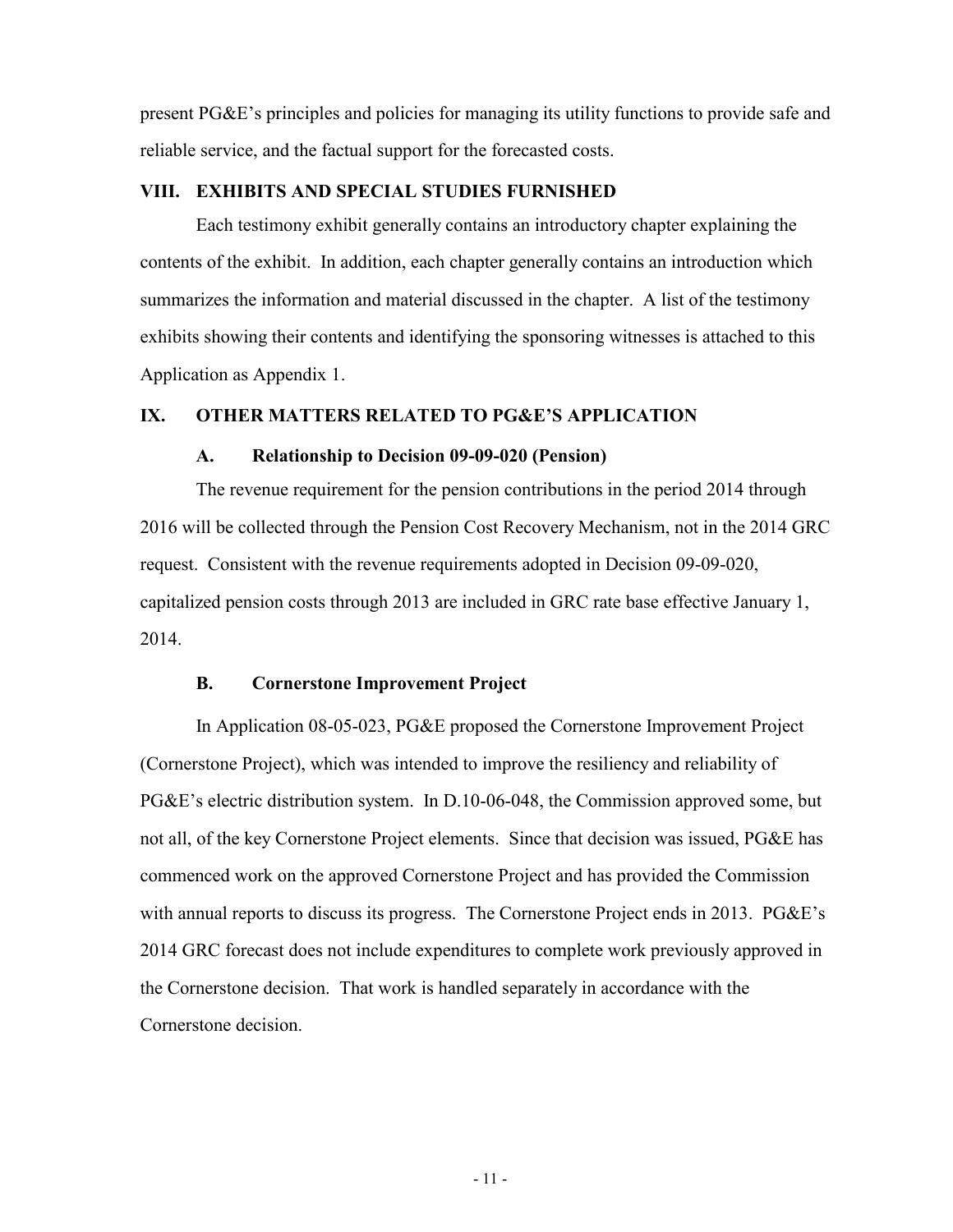### **C. Balancing Accounts and Memorandum Accounts**

PG&E is proposing that new two-way balancing accounts be adopted for costs associated with: gas leak survey and repair (see Exhibit (PG&E-3), Chapter 6); major emergencies that are not covered by the Catastrophic Event Memorandum Account (see Exhibit (PG&E-4), Chapter 10); FERC relicensing for hydroelectric facilities and pending new license conditions (see Exhibit (PG&E-6), Chapter 2); and implementation of Nuclear Regulatory Commission (NRC) rulemaking requirements for PG&E's Diablo Canyon Power Plant (see Exhibit (PG&E-6), Chapter 3). PG&E proposes to continue the existing one-way balancing account and tracking account for vegetation management (see Exhibit (PG&E-4), Chapter 8).

PG&E proposes to eliminate existing balancing accounts for the distribution integrity management program (DIMP) (see Exhibit (PG&E-3), Chapter 4); and SmartMeter<sup>™</sup> Program deployment and meter reading (see Exhibit (PG&E-5), Chapters 5 and 10). PG&E also proposes to close the Service Disconnection Memorandum Account (see Exhibit (PG&E-5), Chapter 4); the non-demand response portion of the MRTU Memorandum Account (see Exhibit (PG&E-10), Chapter 9); and, depending on update testimony, the Tax Memorandum Account (see Exhibit (PG&E-2), Chapter 14).

#### **D. A&G**

As the Commission explained in PG&E's 1999 GRC decision, "A&G expenses are of a general nature and are not directly chargeable to any specific utility function. They include general office labor and supply expenses and items such as insurance, casualty payments, consultant fees, employee benefits, regulatory expenses, association dues, and stock and bond expenses." $10^{\circ}$  A&G expenses support the Company's provision of safe and reliable gas and electric distribution and electric generation services. The process for forecasting A&G is set forth in the testimony and supporting workpapers of Exhibit (PG&E-9).

<sup>10/</sup> D.00-02-046, *mimeo*, pp. 243-244.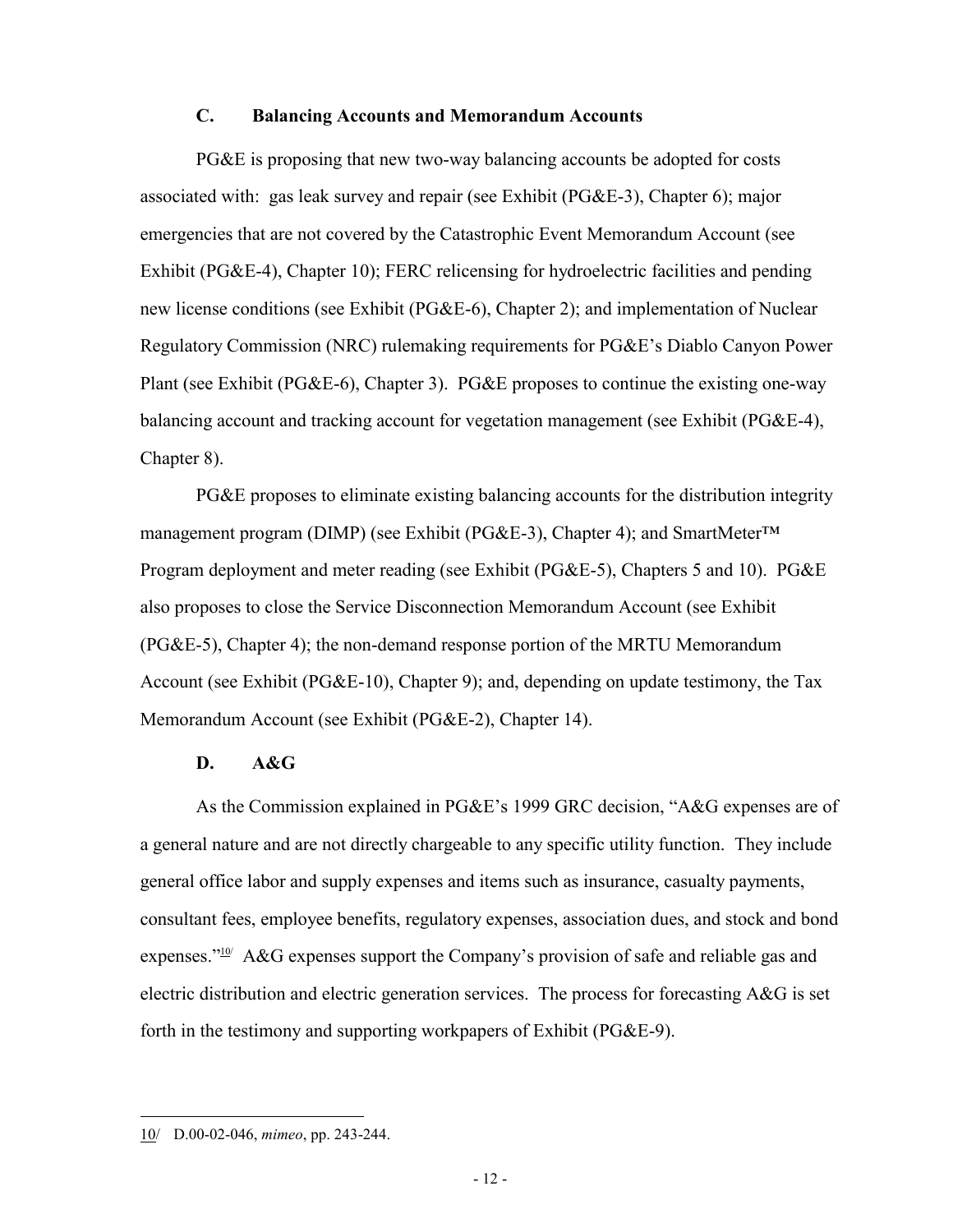#### **E. Depreciation Study**

As in past GRCs, PG&E has engaged a depreciation expert to study PG&E's plant additions, retirement and net salvage data, to review present depreciation rates and to recommend changes to those rates for its distribution plant as necessary. The depreciation study is described in Exhibit (PG&E-2), Chapter 11.

#### **F. Post Test Year Ratemaking -- Attrition**

PG&E seeks an attrition ratemaking mechanism for 2015 and 2016 designed to increase the Company's authorized revenues to reflect pre-determined increases in capital costs due to its ongoing investments in infrastructure, as well as pre-determined increases in wages and other expenses due to inflation. (See Exhibit (PG&E-11).) The primary driver of attrition increases in this GRC is capital investment which drives increases in rate base and depreciation expense, irrespective of inflation. As for the expense portion of attrition, PG&E's attrition proposal includes a fixed and pre-forecasted escalation of labor, medical costs, goods and services that PG&E must purchase to operate its business, as well as other adjustments described in Exhibit (PG&E-11). Finally, under its attrition proposal PG&E is proposing throughout the GRC cycle to allow for upward or downward adjustments to revenue for certain exogenous changes under a "Z factor" mechanism, similar to the mechanism adopted for other California utilities. The Company estimates that its attrition proposal will result in an increase of approximately \$492 million for 2015 and an additional \$504 million for 2016.

### **G. Studies and Information Required by Previous Commission Policy Statements or Decisions**

In its decision on PG&E's 1984 GRC, the Commission ordered PG&E to provide, among other things a "presentation of levels of wages and salaries estimated by the utility for comparison with similar wages and salaries paid in the marketplace." $11/2$  Pursuant to PG&E's 2011 GRC decision, this study will not include information related to long-term incentives,

<sup>11/</sup> D.83-12-068; 14 CPUC 2d 15, 263, Ordering Paragraph No. 15.d.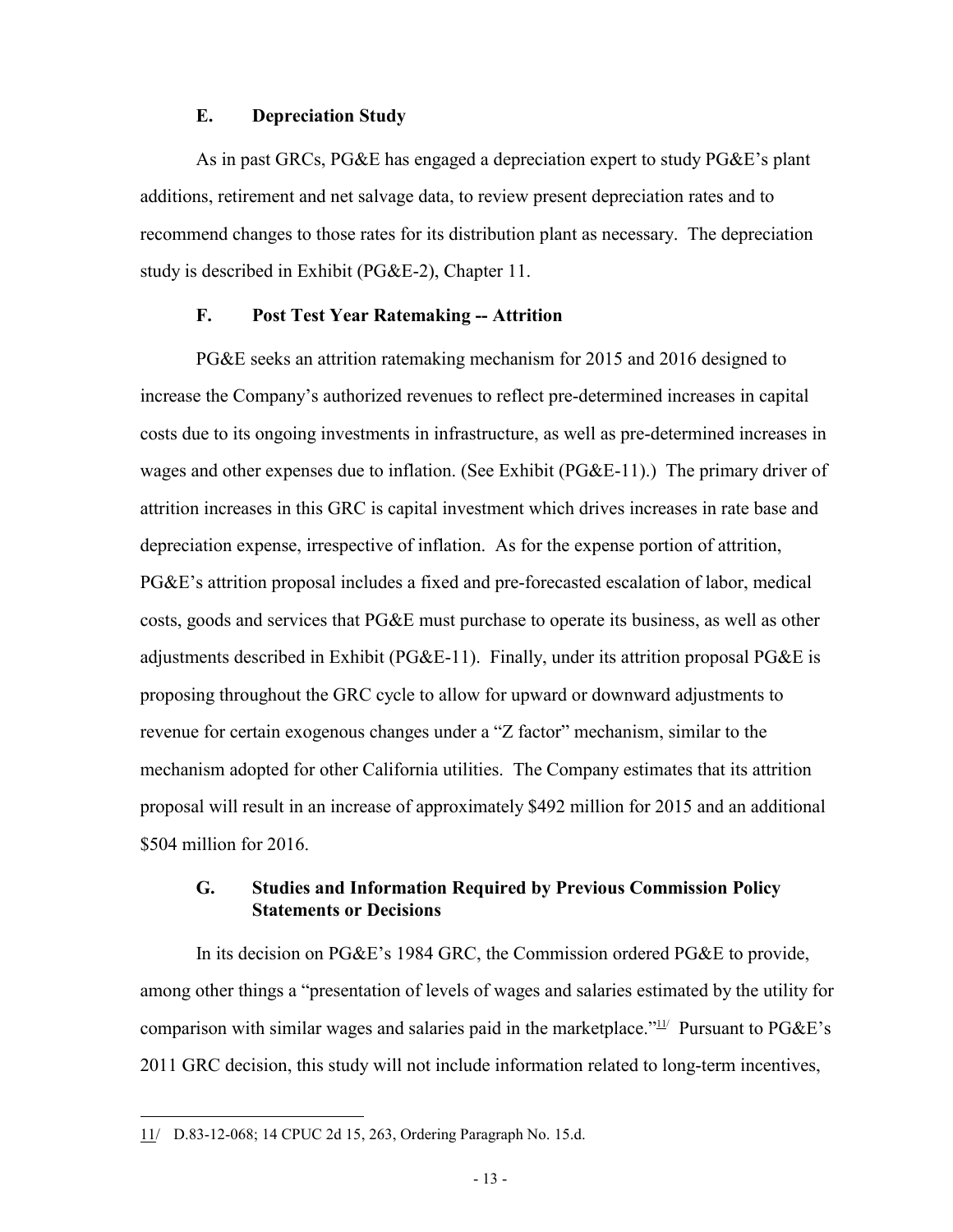which are not funded by customers.<sup>12/</sup> Also pursuant to  $P G \& E$ 's 2011 GRC decision, PG $\& E$ has not proffered studies of multifactor productivity in this case. $13$ /

Other compliance items are listed in Exhibit (PG&E-10), Chapter 8.

#### **H. Recorded Data**

Pursuant to the Rate Case Plan's requirement regarding recorded data, PG&E is presenting recorded data, in results of operations format, for base year 2011.

#### **I. Previously Litigated Issues**

One A&G issue in this case deals with recovery of that portion of management employee compensation which is at risk pursuant to the Company's Short-Term Incentive Plan (STIP). In this GRC, PG&E seeks recovery of STIP only for eligible non-officer employees. In PG&E's 1999 GRC, the Commission allowed 50 percent recovery of PG&E's requested payments, with PG&E's request based on a target of 1.0 (out of a potential payout of 2.0).<sup>14</sup> The issue was not specifically addressed in the 2003 and 2007 Distribution and Generation Settlements. Although not precedential, PG&E's 2011 GRC Settlement Agreement reflects a reduction in STIP recovery to reflect parties' arguments in the case.<sup>15/</sup>

Since the Commission's decision in PG&E's 1999 GRC, the Commission has spoken on this issue in several rate case decisions and authorized recovery of 100 percent of incentive compensation programs.<sup>16/</sup> Similarly, in this case, PG&E will demonstrate that recovery of the full STIP revenue requirement for non-officer employees (as described in Exhibit (PG&E-8), Chapter 5, is reasonable and consistent with Commission precedent in recent GRCs.

Another issue in this case is recovery of premiums for Directors and Officers (D&O) liability insurance. The Commission has acknowledged that D&O liability insurance is a

<sup>12/</sup> D.11-05-018, *mimeo*, p. 1-19 (Settlement Agreement Section 3.12(l)).

<sup>13/</sup> D.11-05-018, *mimeo*, p. 1-19 (Settlement Agreement Section 3.12(k)).

<sup>14/</sup> D.00-02-046, *mimeo*, p. 256.

<sup>15/</sup> D.11-05-018, *mimeo*, p. 1-12 (Settlement Agreement Section 3.6.1).

<sup>16/</sup> D.04-07-022, *mimeo*, pp. 213-217 (Southern California Edison (SCE) 2003 GRC); D.06-05-016, *mimeo*, pp. 127-132 (SCE 2006 GRC); D.08-07-046, *mimeo*, p. 22 (Sempra 2008 GRC).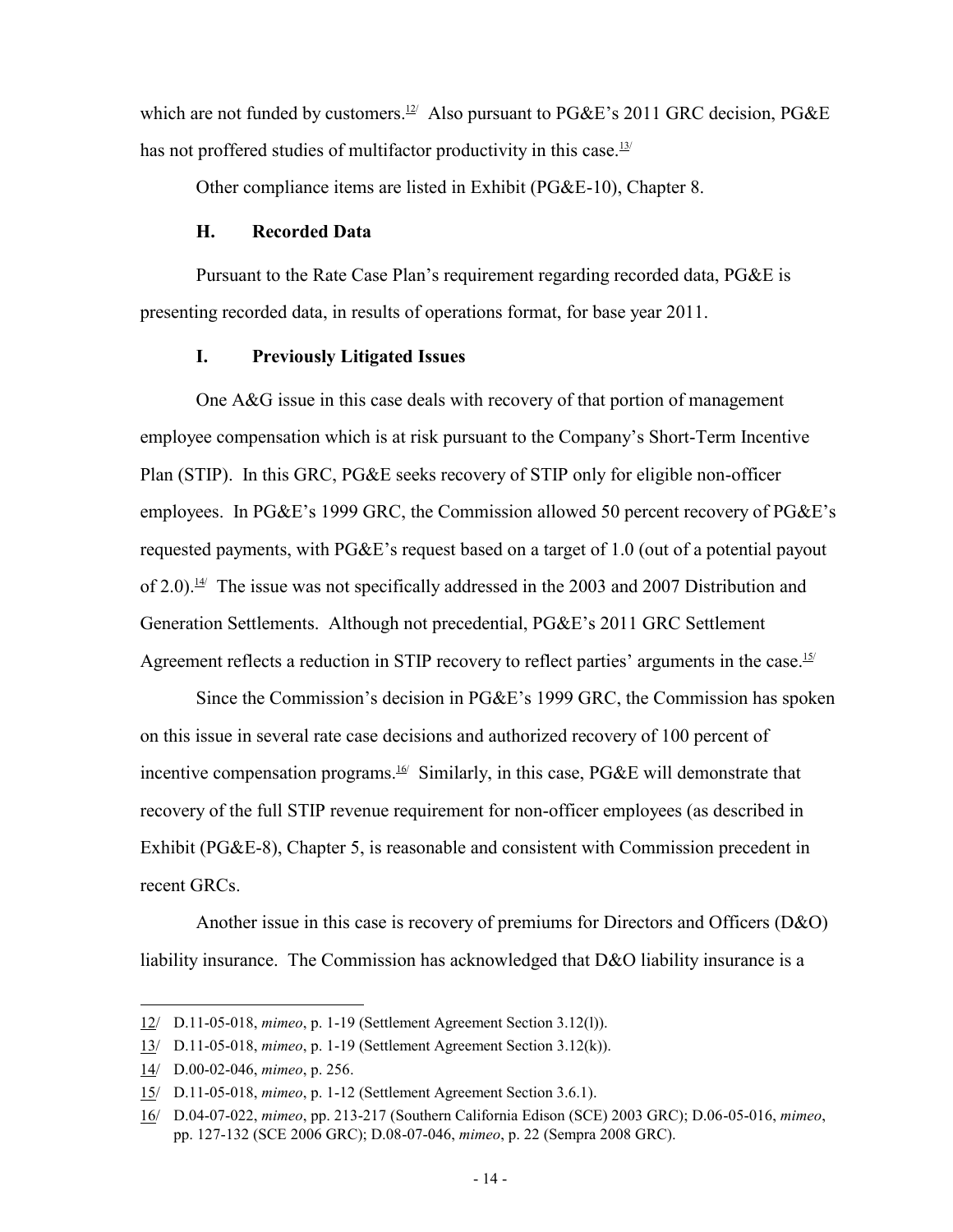necessary and reasonable cost of doing business, provides significant benefit to customers, is critical to obtaining and maintaining qualified directors and officers, and therefore had previously allowed the utility to include the costs of this insurance in rates. $17/2$  However, the Commission later reversed course, authorizing the utility to include only 50 percent of D&O costs in rates, notwithstanding its reaffirmation that D&O insurance was a necessary cost of doing business.18/ Because the Commission has consistently acknowledged the necessity of this type of coverage, PG&E requests that the Commission revisit this policy and authorize PG&E to recover the full amount of D&O insurance premiums in rates.

PG&E has computed working cash, consistent with its prior GRC filings and in conformity with Commission Standard Practice (SP) U-16. PG&E's practice of excluding customer deposits from working cash follows Commission precedent involving PG&E that have endorsed the SP U-16 methodology. PG&E has not followed the Commission's treatment of SCE on this issue, which the Commission in PG&E's 2007 GRC characterized as "something of an aberration." $\frac{19}{12}$ 

PG&E has also computed rate base using a forecast of nuclear fuel. PG&E's proposal to include nuclear fuel in rate base contrasts with the Commission's treatment of SCE.<sup>20/</sup> However, given ongoing turmoil in the financial markets and lessons learned about excessive leveraging – and consistent with industry practice throughout the United States – PG&E will once again show that nuclear fuel must be financed with a combination of equity and longterm debt, the same as for other nuclear plant. If PG&E is not permitted to include nuclear fuel in rate base, PG&E will not be able to recover its costs of financing this specially designed material, which has no use other than at the Diablo Canyon Power Plant.

<sup>17/</sup> D.87-12-066, 26 CPUC 2d, 422 (SCE 1988 GRC).

<sup>18/</sup> D.96-01-011, 64 CPUC 2d 241, 319 (SCE 1996 GRC).

<sup>19/</sup> *Cf.* D.07-03-044, *mimeo*, pp. 201-202 (PG&E 2007 GRC) with D.04-07-022, *mimeo*, pp. 249-255 (SCE 2003 GRC) and subsequent SCE GRC decisions; also see language supportive of PG&E's position in D.08-07-046, *mimeo*, pp. 28-29 (Sempra 2008 GRC).

<sup>20/</sup> See D.06-05-016, *mimeo*, pp. 272-273 (SCE 2006 GRC).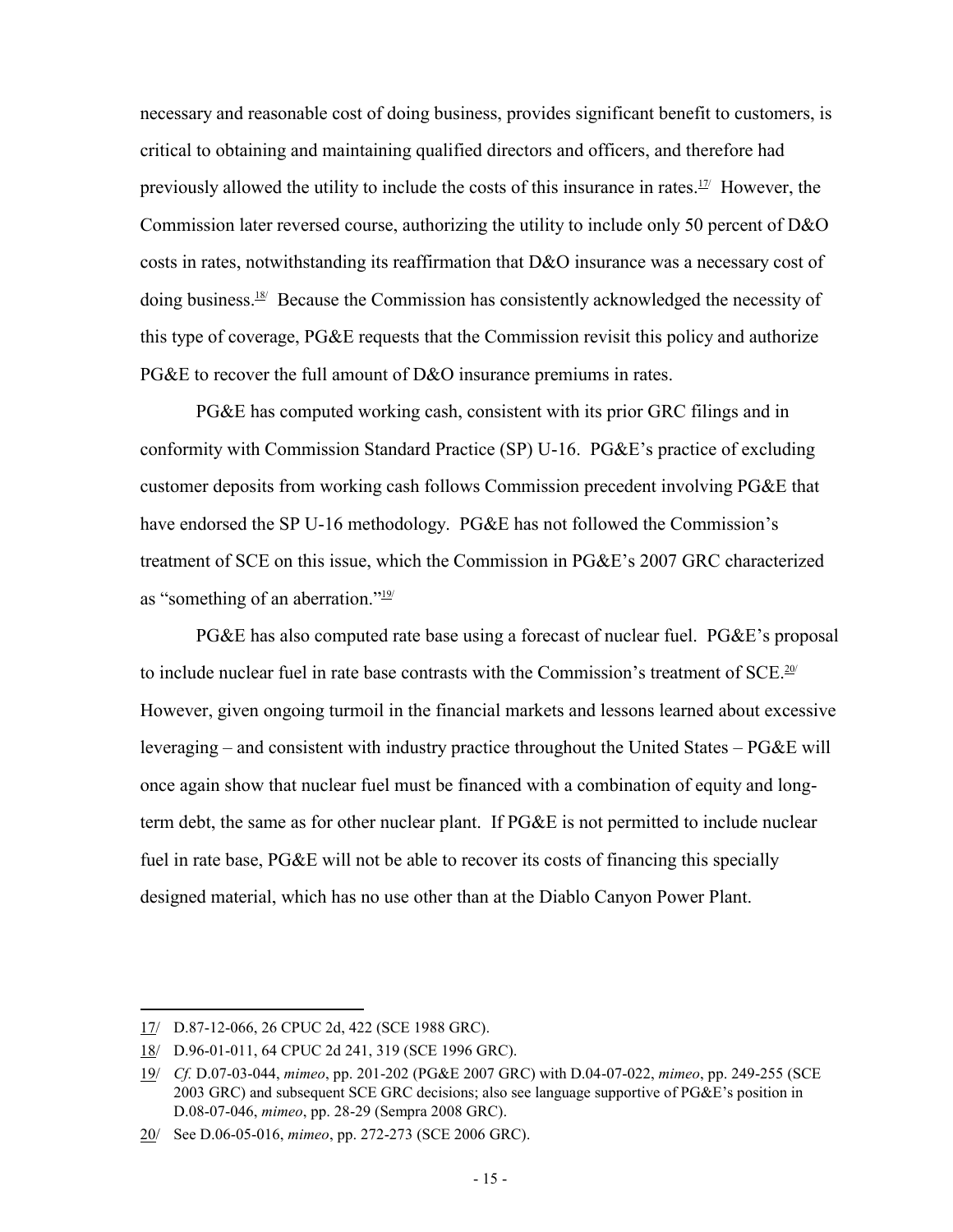### **J. Rate Case Plan Matters Determined in Phase 2 of this Proceeding or in Other Proceedings**

#### **1. Electric Marginal Costs and Revenue Allocation**

The Rate Case Plan requires electric utilities to submit, as part of the GRC application, cost allocation studies by classes of service and marginal cost data in sufficient detail to allow the development of rates for each customer class, with a complete electric rate design proposal to be filed no later than 90 days after filing of the application.<sup>21/</sup> Consistent with PG&E's practice in prior GRCs, PG&E will present in "Phase 2" of this proceeding, electric marginal cost, revenue allocation, and rate design, on a later timetable than the revenue requirement showing in "Phase  $1.^{\prime22}$  Given this practice, PG&E is not including electric marginal costs and revenue allocation in this application. Gas marginal costs, revenue allocation, and rate design are addressed in the Biennial Cost Allocation Proceeding.

#### **2. Demand Side Management (Public Purpose) Program Issues**

The Rate Case Plan requirement for demand-side management (DSM) program information<sup>23/</sup> has been superseded by Public Utilities Code Sections and distinct Commission proceedings and decisions governing DSM program offerings, costeffectiveness and funding levels. In addition to the Commission DSM proceedings which authorize and fund DSM programs, Public Utilities Code Section 382 provides that electric low-income programs (low-income energy efficiency and the CARE low-income rate discount programs) continue to be funded at levels not less than those in effect during 1996. Further, Public Utilities Code Section 890 requires the Commission to establish a nonbypassable gas surcharge to fund gas energy efficiency, low-income and public interest research and development programs.

<sup>21/</sup> D.07-07-004, *mimeo*, p. A-22.

<sup>22/</sup> See Assigned Commissioner Bohn's ruling in PG&E's 2007 GRC (issued February 3, 2006), directing PG&E to "file a separate application for Phase 2 issues" on the grounds that such "treatment of Phase 2 issues is consistent with recent GRC proceedings and the Commission's responsibility under Pub. Util. Code § 1701.5 to complete ratesetting proceedings within 18 months."

<sup>23/</sup> D.07-07-004, *mimeo*, p. A-32.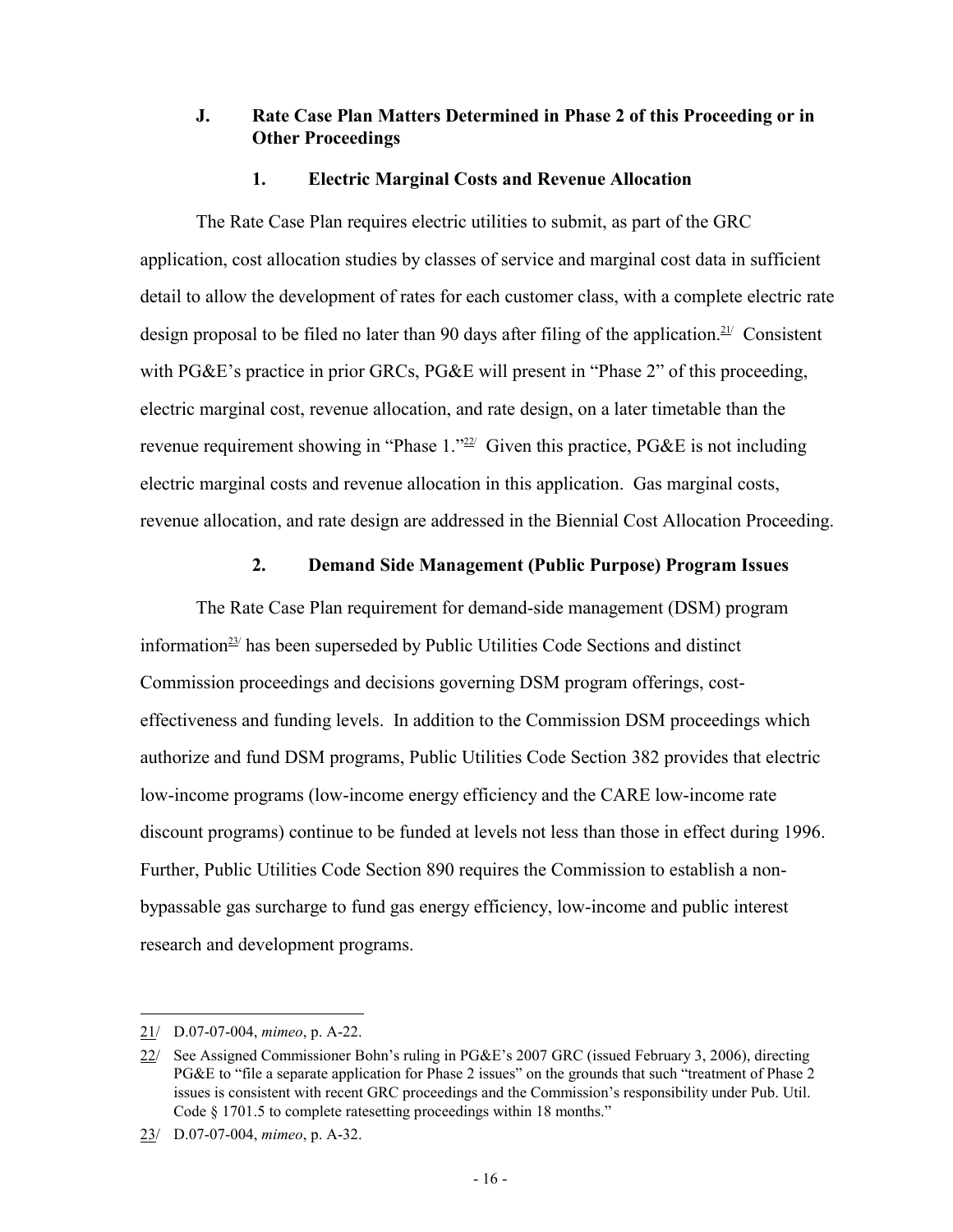The Application requests funding for one component of the low-income Energy Savings Assistance DSM program: the Natural Gas Appliance Testing (NGAT) Program. (See Exhibit (PG&E 5), Chapter 7.) The NGAT program is not covered in other cost proceedings or recovery mechanisms and has historically been covered in the GRC.

#### **3. Current Resource Plan**

The Rate Case Plan, developed long before the advent of Electric Industry Restructuring in California, requires electric utilities to submit their "current Resource Plan."<sup>24/</sup> The Commission now reviews the long-term electric procurement plans of the state's major electric utilities in the Long Term Procurement Plan Proceeding, which typically occurs every two years*.* The Commission approved PG&E's most recent long-term electric procurement plan in Decision 12-01-033. Similarly, PG&E's gas resource plan for its core gas customers is addressed in the Biennial Cost Allocation Proceeding.

#### **K. Estimates by Account**

PG&E has presented its O&M and A&G estimates in this Application by FERC Account. In addition, as discussed above, PG&E has presented its estimates by MWC consistent with how the Company plans, budgets, and manages it operations.

#### **L. Guidelines or Directions Affecting PG&E's GRC Presentation**

The Rate Case Plan provides that "[w]hen controlling affiliates provide guidelines or directions to the Company's presentation, these shall be set forth in the direct showing or available in the workpapers."<sup>25/</sup> PG&E Corporation has been apprised of and has participated in the development of this GRC application, including direction in the development of Exhibit (PG&E-1), Chapter 1. PG&E Corporation departments also provided information regarding the cost of services the PG&E Corporation provides to the Utility, which are described in Exhibit (PG&E-9).

<sup>24/</sup> *Id.*

<sup>25/</sup> *Id.*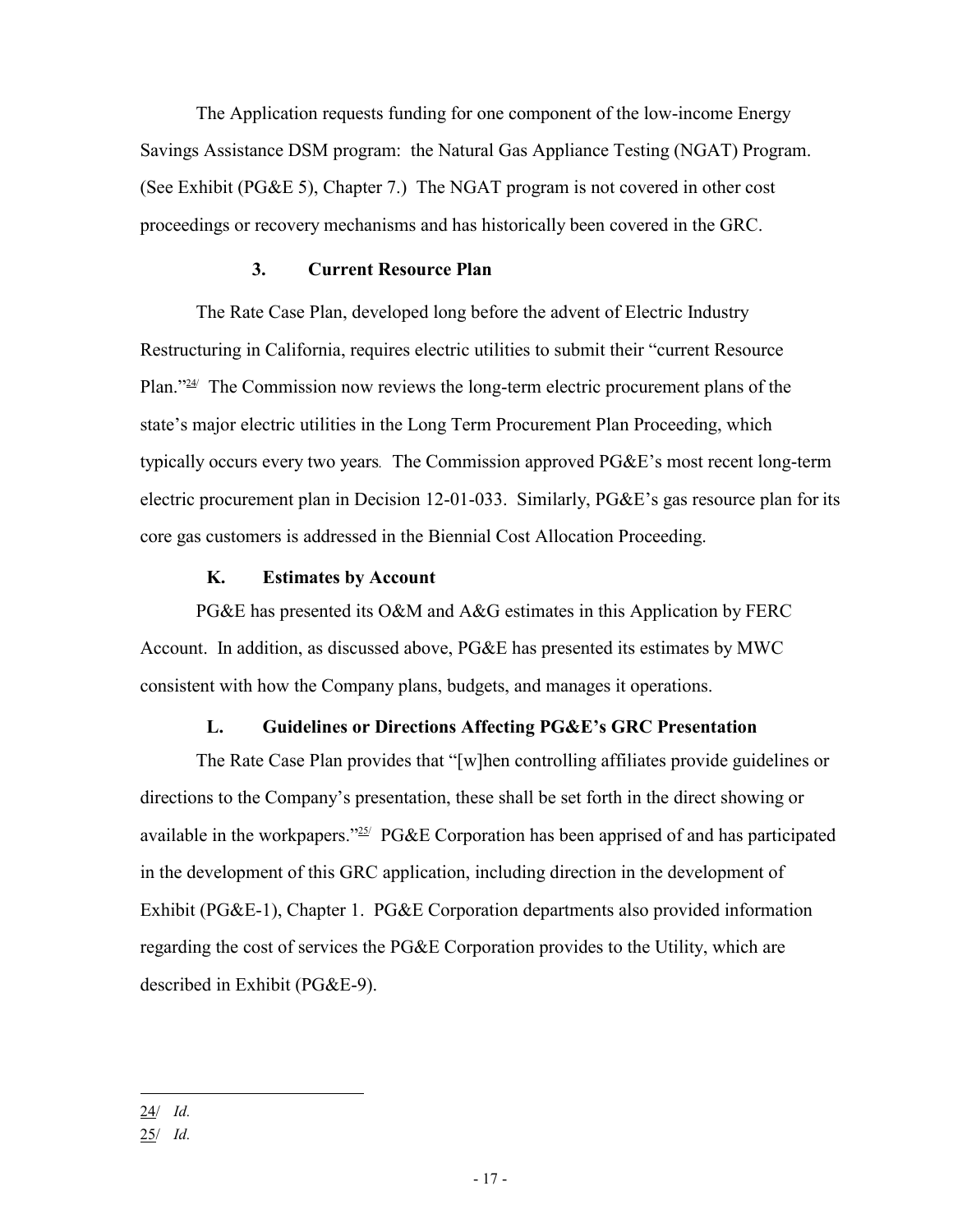#### **M. Proposal for Implementing Proposed Revenue Change at the Beginning of the Test Year**

Proposals for implementing electric and gas revenue changes on January 1, 2014, are set forth in Exhibit (PG&E-10), Chapters 6 (electric) and 7 (gas), and the workpapers supporting those chapters.

### **X. WORKPAPERS**

PG&E's witnesses have prepared workpapers supporting PG&E's exhibits in accordance with the requirements of the Rate Case Plan. PG&E intends to request inclusion of the workpapers in the record of the 2014 GRC. Therefore, when the witnesses adopt their prepared and rebuttal testimony along with any other testimony that may be submitted, the witnesses will also sponsor and adopt their workpapers, if any.

### **XI. COMPLIANCE WITH THE COMMISSION'S RULES OF PRACTICE AND PROCEDURE**

#### **A. Statutory Authority**

PG&E files this Application pursuant to Sections 451, 454, 728, 729, 740.4 and 795 of the Public Utilities Code, the Commission's Rules of Practice and Procedure, and prior decisions, orders, and resolutions of the Commission.

#### **B. Categorization - Rule 2.1.(c)**

PG&E proposes that this Application be categorized as a "ratesetting" proceeding.

#### **C. Need for Hearing - Rule 2.1(c)**

PG&E anticipates that hearings will be requested. PG&E's proposed schedule is set forth in subsection E, below.

#### **D. Issues to be Considered - Rule 2.1(c)**

The principal issues are whether:

1. The proposed revenue requirement for the gas distribution function in 2014 is just and reasonable and the Commission should authorize PG&E to reflect the adopted gas distribution revenue requirement in rates.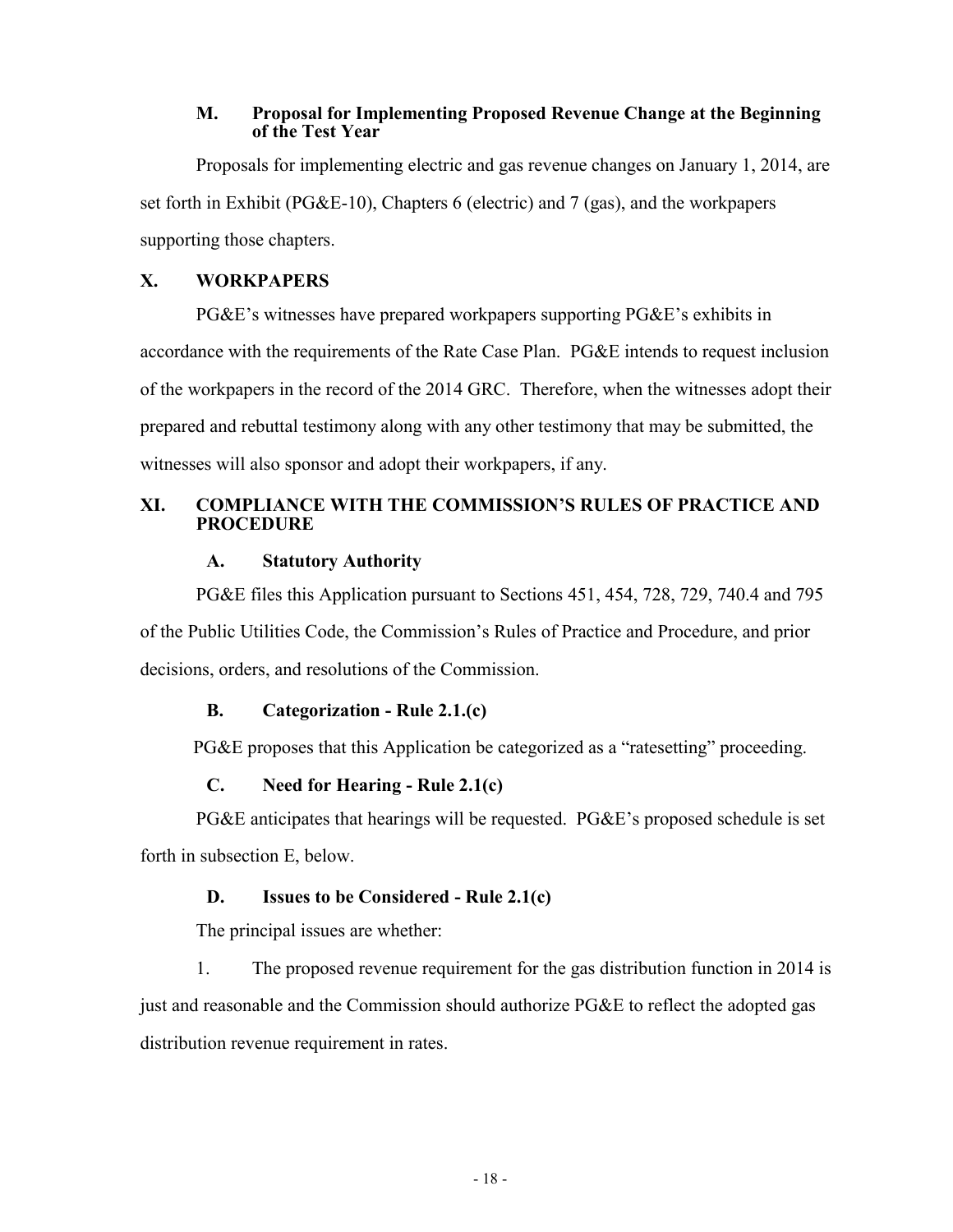2. The proposed revenue requirement for the electric distribution function in 2014 is just and reasonable and the Commission should authorize PG&E to reflect the adopted electric distribution revenue requirement in rates.

3. The proposed revenue requirement for the electric generation function in 2014 is just and reasonable and the Commission should authorize PG&E to reflect the adopted electric generation revenue requirement in rates.

4. With respect to the Gas Distribution organization described in Exhibit  $(PG&E-3)$ :

a. The two-way balancing account for leak survey and repair described in Exhibit (PG&E-3), Chapter 6, should be adopted.

5. With respect to the Electric Distribution organization described in Exhibit (PG&E-4):

a. The one-way balancing account and tracking account for Vegetation Management described in Exhibit (PG&E-4), Chapter 8, should be continued.

b. The two-way balancing account for major emergency costs not covered by the Catastrophic Event Memorandum Account described in Exhibit (PG&E-4), Chapter 10, should be adopted.

c. The annual PG&E Electric Tariff Rule 20A work credit allocation amount of \$41.3 million adopted in the 2011 General Rate Case decision should be extended through 2016, as described in Exhibit (PG&E-4), Chapter 18.

d. The rate design for light-emitting diode (LED) streetlights described in Exhibit (PG&E-4), Chapter 19, should be adopted.

6. With respect to the Customer Care organization described in Exhibit (PG&E-5):

a. The costs recorded in the Service Disconnection Memorandum Accounts as of December 31, 2013, are reasonable and should be recoverable through the mechanism described in Exhibit (PG&E-10), Chapter 9.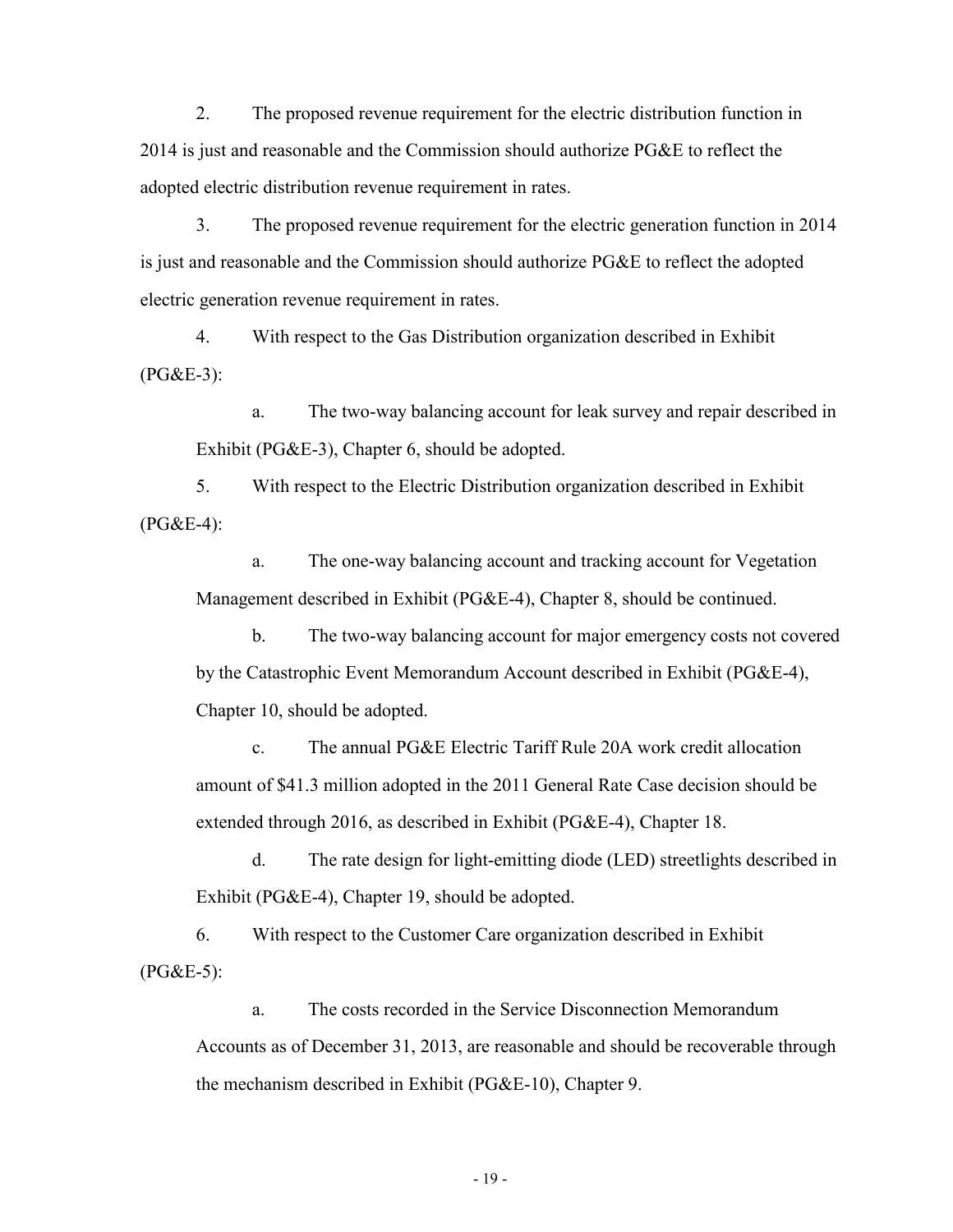b. The proposed changes to customer fees (i.e., the non-sufficient funds fee and reconnection fees) described in Exhibit (PG&E-5), Chapter 4, are just and reasonable and should be adopted.

c. The proposed change to PG&E's uncollectibles mechanism as described in Exhibit (PG&E-5), Chapter 4, is just and reasonable and should be adopted.

d. The reporting requirements concerning the SmartMeter™ program specifically identified in Exhibit (PG&E-5), Chapter 10, are no longer required;

e. The joint proposal between PG&E and the Center for Accessible Technology in Exhibit (PG&E-5), Chapter 11, is just and reasonable and should be adopted.

7. With respect to the Energy Supply organization described in Exhibit (PG&E-6):

a. The decommissioning and fuel oil inventory costs described in Exhibit (PG&E-6), Chapter 4, should be authorized.

b. The expenditure of \$1 million in capital costs above the amount authorized in Decision 10-04-028 for the fuel cell projects should be authorized because the additional expenditure was reasonable and necessary, as explained in Exhibit (PG&E-6), Chapter 4.

c. The credit to the Electric Generation Revenue Requirement with funds received as a result of Department of Energy (DOE) litigation and revenue overcollections associated with PG&E's Utility-Owned Generation Photovoltaic Program, should be authorized, as described in Exhibit (PG&E-6), Chapter 6.

d. The two-way balancing accounts for Hydroelectric Relicensing Costs and Nuclear Regulatory Costs described in Exhibit (PG&E-6), Chapter 1, should be approved.

8. With respect to the Human Resources and A&G functions described in Exhibits (PG&E-8) and (PG&E-9):

- 20 -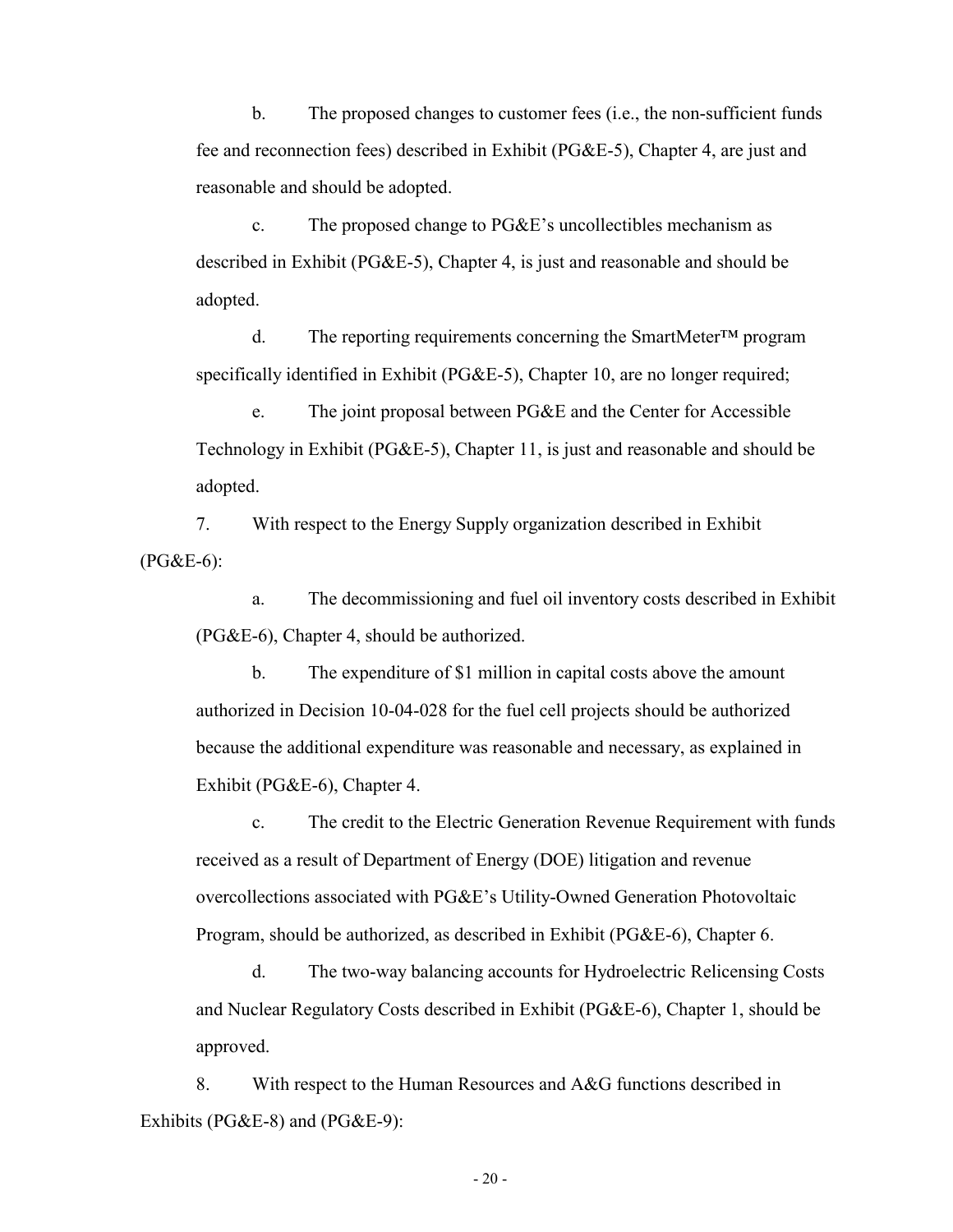a. The full STIP revenue requirement for eligible non-officer employees is just and reasonable, as described in Exhibit (PG&E-8), Chapter 5, and should be approved.

b. The full cost of D&O liability insurance is just and reasonable, as described in Exhibit (PG&E-9), Chapter 3, and should be approved.

9. The budget reporting requirements adopted in PG&E's 2011 GRC, as described in Exhibit (PG&E-1), Chapter 5, should be continued.

10. The proposed allocation of common costs (A&G expenses and common plant) should be approved for use in other, non-GRC Commission ratemaking mechanisms.

11. The proposed attrition adjustments for 2015 and 2016 for the electric and gas distribution and electric generation functions are just and reasonable and the Commission should authorize PG&E to implement the annual attrition adjustments by compliance advice letters.

12. The proposed computations for working cash are in conformity with SP U-16, just and reasonable, and should be approved.

13. The forecasts of generation rate base, including the inclusion in rate base of forecast nuclear fuel inventory, are just and reasonable, and should be approved.

14. The revisions to existing balancing and memorandum accounts, described in Exhibit (PG&E-10), Chapter 9, are just and reasonable, and should be approved.

#### **E. Proposed Schedule – Rule 2.1(c)**

The Rate Case Plan identifies certain activities associated with processing a GRC and specifies the dates by which these activities should occur. The Rate Case Plan contemplates separate sets of evidentiary hearings on an Applicant's direct testimony and rebuttal testimony. In previous GRCs, the Commission has consolidated these hearings, resulting in a more efficient process. Consolidated hearings are reflected in the schedule proposed below. The schedule also introduces milestones pertaining to the process described in the Executive Director's March 5, 2012 letter to PG&E. Specifically, PG&E has included items pertaining

- 21 -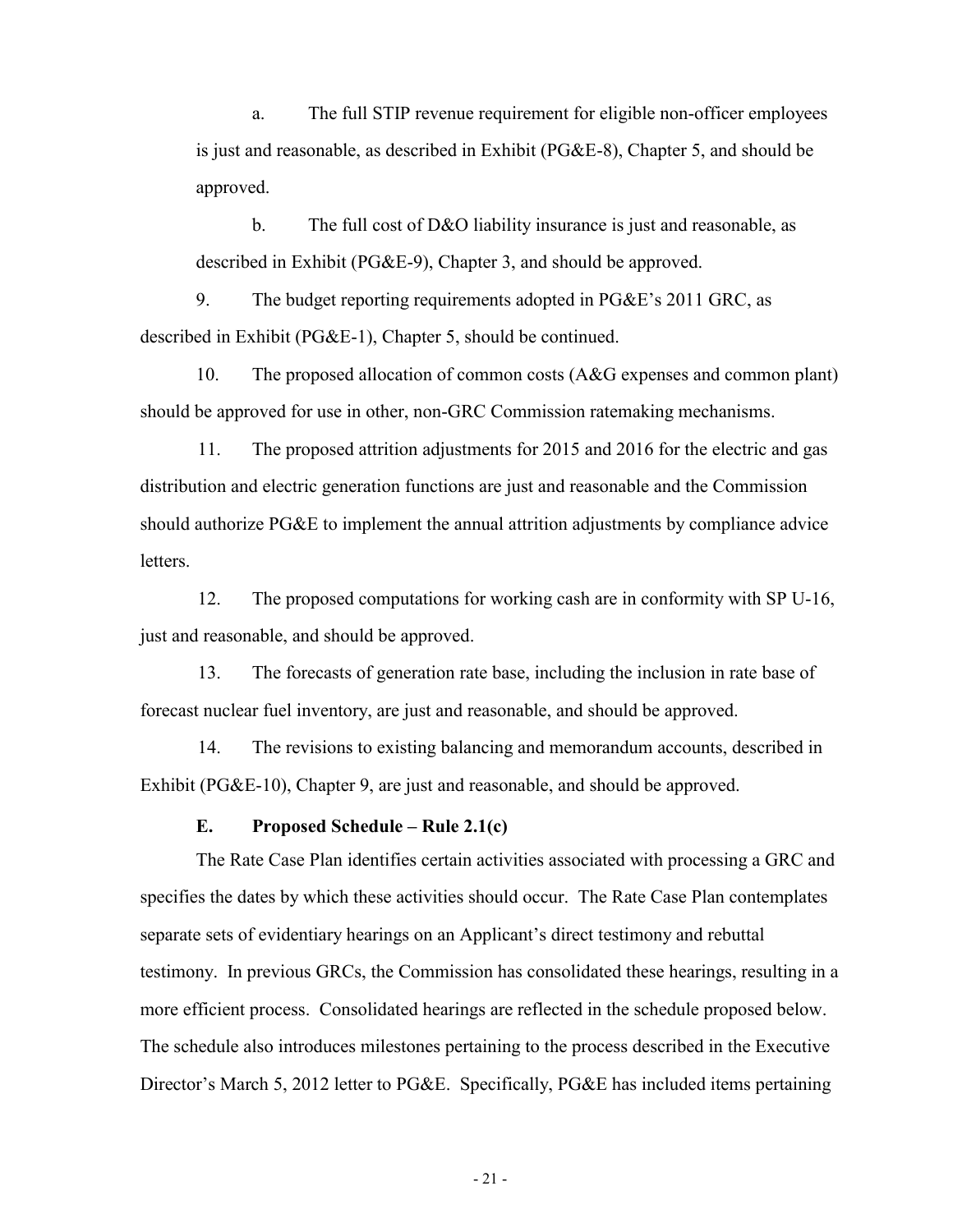to the submission of the third-party reviews being conducted by the CPSD, as well as responsive testimony to those reviews.

| <b>Activity</b>                                                                      | <b>Date</b>            |  |
|--------------------------------------------------------------------------------------|------------------------|--|
| File Application                                                                     | November 15, 2012      |  |
| Informal Public Workshop                                                             | December 19, 2012      |  |
| Prehearing Conference                                                                | January 11, 2013       |  |
| <b>CPSD Reports Submitted</b>                                                        | February $\_\_$ , 2013 |  |
| DRA report served                                                                    | February 15, 2013      |  |
| Intervenor reports served                                                            | March 8, 2013          |  |
| Rebuttal testimony served (including Responsive<br><b>Testimony to CPSD Reports)</b> | April 5, 2013          |  |
| <b>Public Participation Hearings</b>                                                 | <b>TBD</b>             |  |
| Evidentiary Hearings begin                                                           | April 22, 2013         |  |
| Evidentiary Hearings end                                                             | May 24, 2013           |  |
| Comparison Exhibit                                                                   | June 14, 2013          |  |
| <b>Opening Briefs</b>                                                                | July 12, 2013          |  |
| <b>Reply Briefs</b>                                                                  | August 9, 2013         |  |
| <b>Update Filing</b>                                                                 | September 6, 2013      |  |
| <b>Update Hearing</b>                                                                | September 16, 2013     |  |
| ALJ PD                                                                               | November 1, 2013       |  |
| Comments on PD                                                                       | November 22, 2013      |  |
| Reply to PD Comments                                                                 | November 29, 2013      |  |
| Oral Argument, if ordered                                                            | December 5, 2013       |  |
| Decision                                                                             | December 19, 2013      |  |

PG&E's proposed schedule is as follows:

As described in the testimony supporting this Application, this GRC proposes many important new measures, measures that must be planned in advance. To ensure that such measures are implemented in 2014, it is important that the Commission decision be issued prior to the end of 2013. PG&E's larger capital projects take at least several months advance planning. Should a final decision be issued during 2014, the benefits from some of the larger projects could be delayed beyond the schedule anticipated by PG&E's testimony.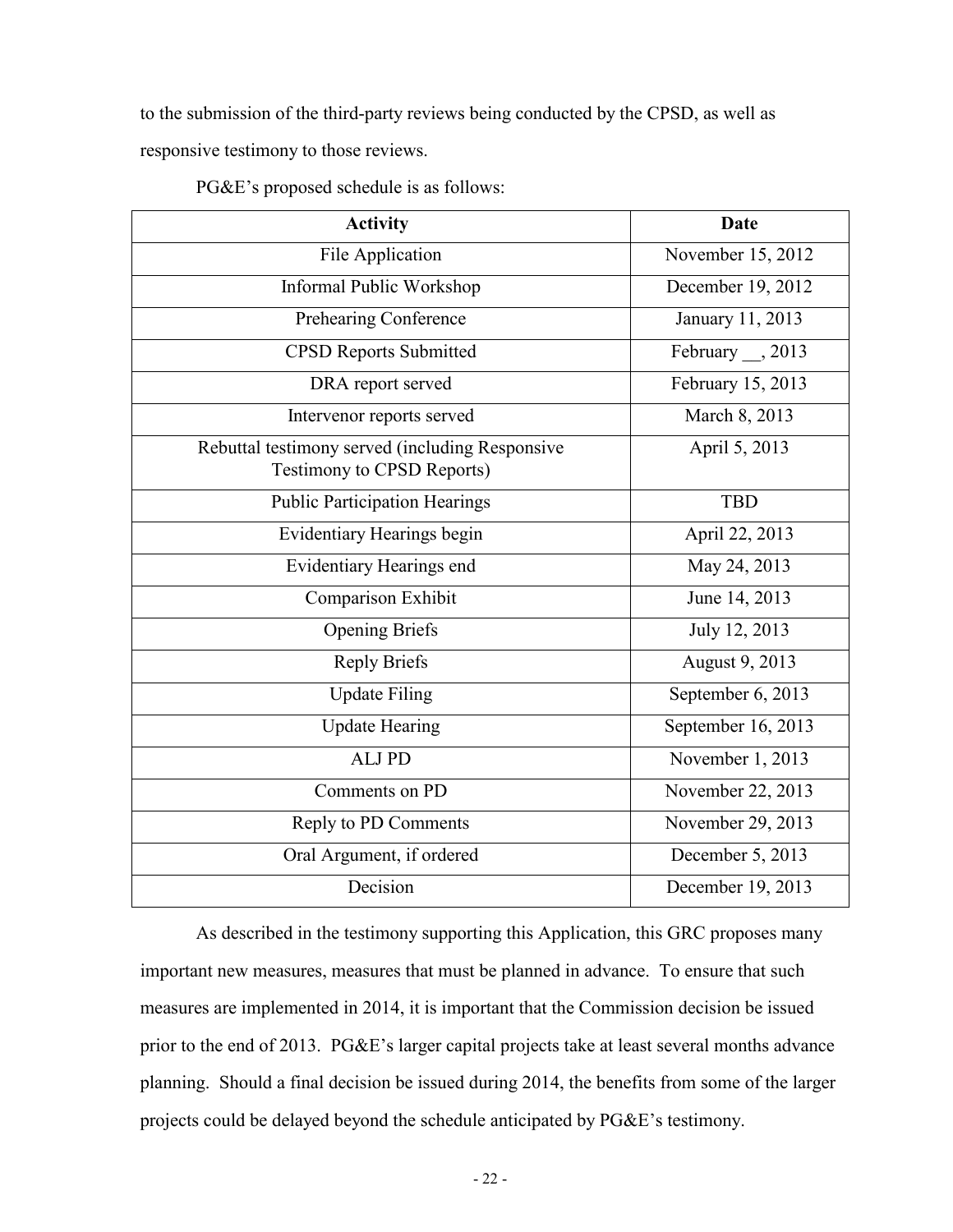PG&E is committed to doing what it can to accelerate this proceeding. In this regard, PG&E has included in the above schedule an informal public workshop that will be open to all parties. At this workshop, PG&E will provide parties with a roadmap of the filing, summarize the contents of the exhibits and be available to answer questions. PG&E will also be open to participation in settlement discussions, whether mandated or not, in order to remove or narrow issues from further litigation. PG&E will be looking for additional ways during the course of the case to help ensure that it proceeds on schedule.

### **F. Legal Name and Principal Place of Business - Rule 2.1(a)**

The legal name of the Applicant is Pacific Gas and Electric Company. PG&E's principal place of business is San Francisco, California. Its post office address is Post Office Box 7442, San Francisco, California 94120.

#### **G. Correspondence and Communication Regarding This Application - Rule 2.1.(b)**

All correspondence and communications regarding this Application should be addressed to Steven W. Frank and Shelly J. Sharp at the addresses listed below:

Steven W. Frank Law Department Pacific Gas and Electric Company Post Office Box 7442 San Francisco, California 94120 Telephone: (415) 973-6976 Fax: (415) 973-5520 E-mail: SWF5@pge.com

Shelly J. Sharp Senior Director Pacific Gas and Electric Company 77 Beale Street, B9A San Francisco, California, 94105 Telephone: (415) 973-2636 Fax: (415) 973-6520 E-Mail: SSM3@pge.com

Overnight hardcopy delivery:

Steven W. Frank Law Department Pacific Gas and Electric Company 77 Beale Street, B30A San Francisco, California 94105

#### **H. Articles of Incorporation - Rule 2.2**

PG&E is, and since October 10, 1905, has been, an operating public utility corporation organized under California law. It is engaged principally in the business of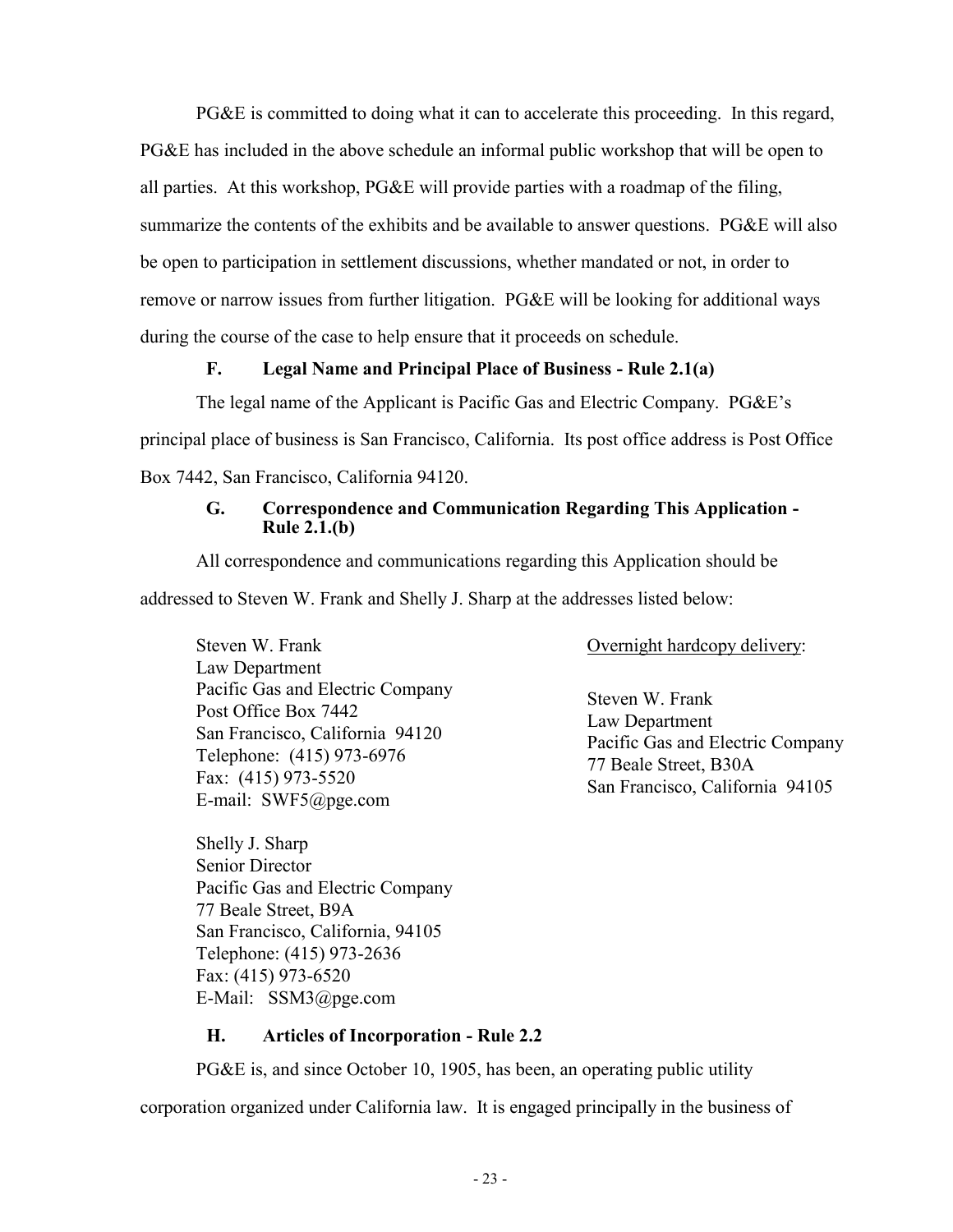furnishing electric and gas services in California. A certified copy of PG&E's Restated Articles of Incorporation, effective April 12, 2004, is on record before the Commission in connection with PG&E's Application 04-05-005, filed with the Commission on May 3, 2004. These articles are incorporated herein by reference pursuant to Rule 2.2 of the Commission's Rules.

### **I. Balance Sheet and Income Statement - Rule 3.2(a)(1)**

PG&E's balance sheet and an income statement for the three months ending

September 30, 2012, are contained in Exhibit A of this Application.<sup>26/</sup>

### **J. Statement of Presently Effective Rates - Rule 3.2(a)(2)**

The presently effective gas and electric rates PG&E proposes to modify are set forth in Exhibit B of this Application.

### **K. Statement of Proposed Changes and Results of Operations at Proposed Rates - Rule 3.2(a)(3)**

The proposed changes and the Results of Operations at Proposed Rates are set forth in Exhibits C and D of this Application.

### **L. General Description of PG&E's Electric and Gas Department Plant - Rule 3.2(a)(4)**

A general description of PG&E's Electric Department and Gas Department

properties, their original cost, and the depreciation reserve applicable to these properties are shown in Exhibit E of this Application.

## **M. Summary of Earnings - Rules 3.2(a)(5) and 3.2(a)(6)**

Exhibit F shows for the recorded year 2011 the revenues, expenses, rate bases and rate

of return for PG&E's Electric and Gas Departments.

### **N. Statement of Election of Method of Computing Depreciation Deduction for Federal Income Tax - Rule 3.2(a)(7)**

A statement of the method of computing the depreciation deduction for federal income tax purposes is included in Exhibit G.

<sup>26/</sup> See also Exhibit (PG&E-10), Chapter 2.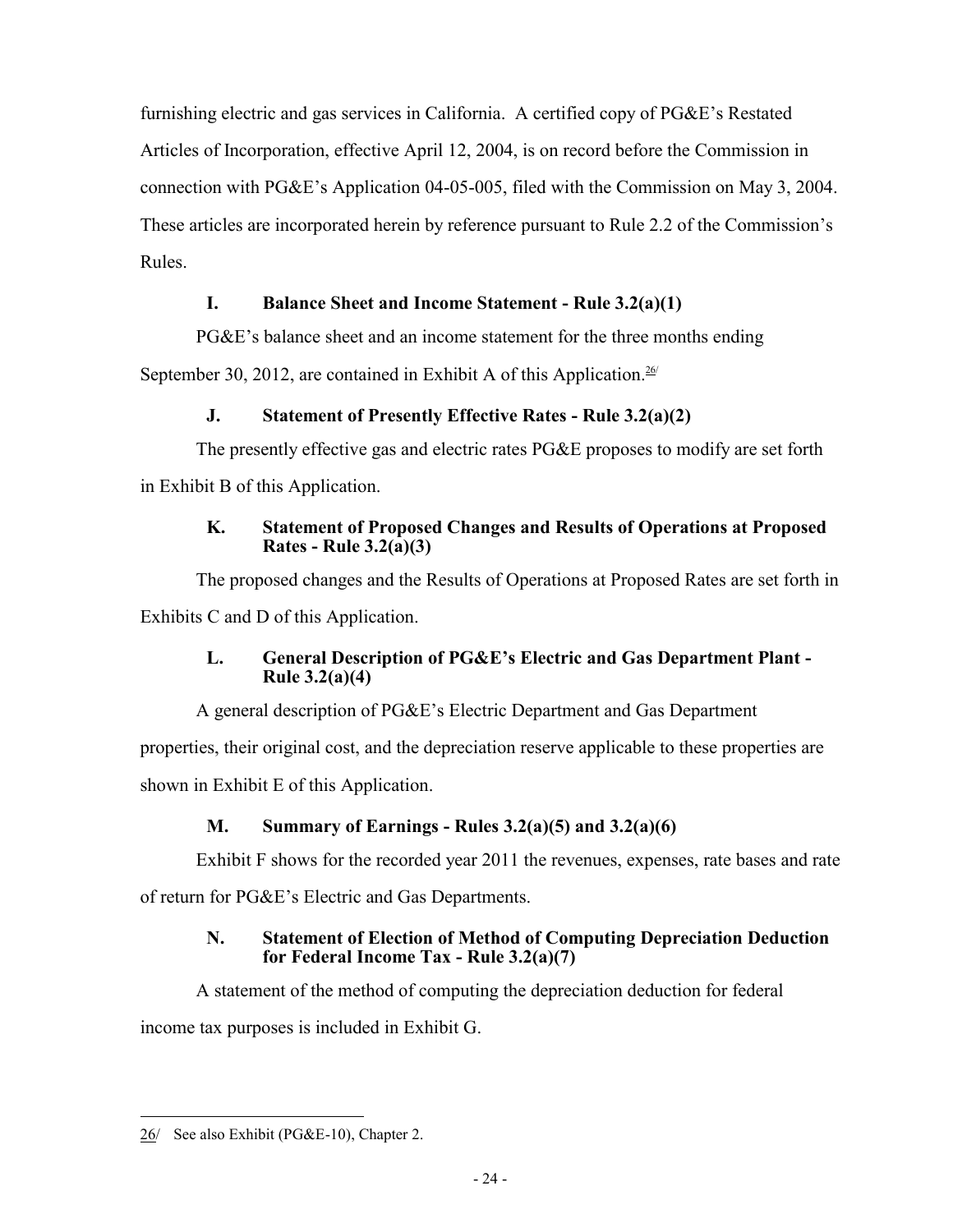#### **O. Most Recent Proxy Statement - Rule 3.2(a)(8)**

PG&E's most recent proxy statement dated April 2, 2012 was filed with the Commission in application A.12-04-018 on April 20, 2012. This proxy statement is incorporated herein by reference.

### **P. Type of Rate Change Requested - Rule 3.2(a)(10)**

This proposed change reflects changes in PG&E's base revenues to reflect the costs PG&E incurs to own, operate and maintain its gas and electric plant and to enable PG&E to provide service to its customers.

#### **Q. Notice and Service of Application - Rule 3.2(b)-(d)**

Within twenty (20) days after filing this Application, PG&E will mail a notice stating in general terms the proposed revenues, rate changes, and ratemaking mechanisms requested in this Application to the parties listed in Exhibit I, including the State of California and cities and counties served by PG&E. A Notice of Availability of the Application and attachments is being served on the parties of record in PG&E's 2011 GRC A.09-12-020 in accordance with Rule 1.9.(d) and the Rate Case Plan. $27/2$ 

PG&E will publish in newspapers of general circulation in each county in its service territory a notice of filing this Application. PG&E will also include notices with the regular bills mailed to all customers affected by the proposed changes.

#### **R. Exhibit List and Statement of Readiness**

PG&E is ready to proceed with this case based on the testimony of witnesses regarding the facts and data contained in the accompanying exhibits in support of the revenue request set forth in this Application. A list of PG&E's testimony by Exhibit and Chapter number is attached as Appendix 1.

#### **XII. REQUEST FOR COMMISSION ORDERS**

PG&E requests that the Commission issue appropriate orders:

<sup>27/</sup> See D.07-07-004, *mimeo*, pp. A-12 to A-13.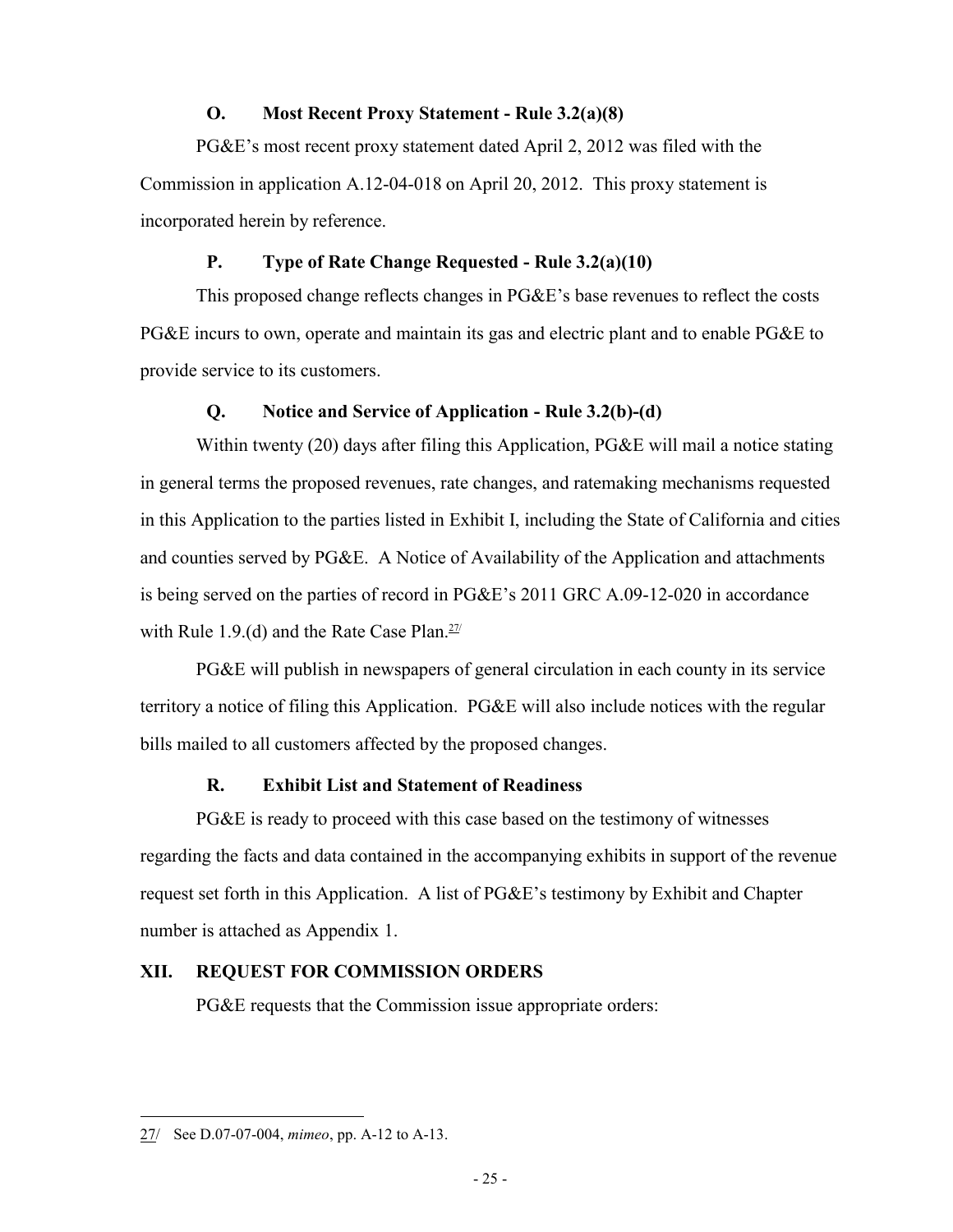1. Finding that the proposed revenue requirement for the gas distribution function in 2014 is just and reasonable and that PG&E may reflect the adopted gas distribution revenue requirement in rates;

2. Finding that the proposed revenue requirement for the electric distribution function in 2014 is just and reasonable and that PG&E may reflect the adopted electric distribution revenue requirement in rates;

3. Finding the proposed revenue requirement for the electric generation function in 2014 is just and reasonable and that PG&E may reflect the adopted electric generation revenue requirement in rates;

4. With respect to the Gas Distribution organization described in Exhibit (PG&E-3), finding that:

a. The two-way balancing account for leak survey and repair described in Exhibit (PG&E-3), Chapter 6, should be adopted.

5. With respect to the Electric Distribution organization described in Exhibit (PG&E-4), finding that:

a. The one-way balancing account and tracking account for Vegetation Management described in Exhibit (PG&E-4), Chapter 8, should be continued.

b. The two-way balancing account for major emergency costs not covered by the Catastrophic Event Memorandum Account described in Exhibit (PG&E-4), Chapter 10, should be adopted.

c. The annual PG&E Electric Tariff Rule 20A work credit allocation amount of \$41.3 million adopted in the 2011 General Rate Case decision should be extended through 2016, as described in Exhibit (PG&E-4), Chapter 18.

d. The rate design for LED streetlights described in Exhibit (PG&E-4), Chapter 19, should be adopted.

6. With respect to the Customer Care organization described in Exhibit  $(PG&E-5)$ , finding that:

- 26 -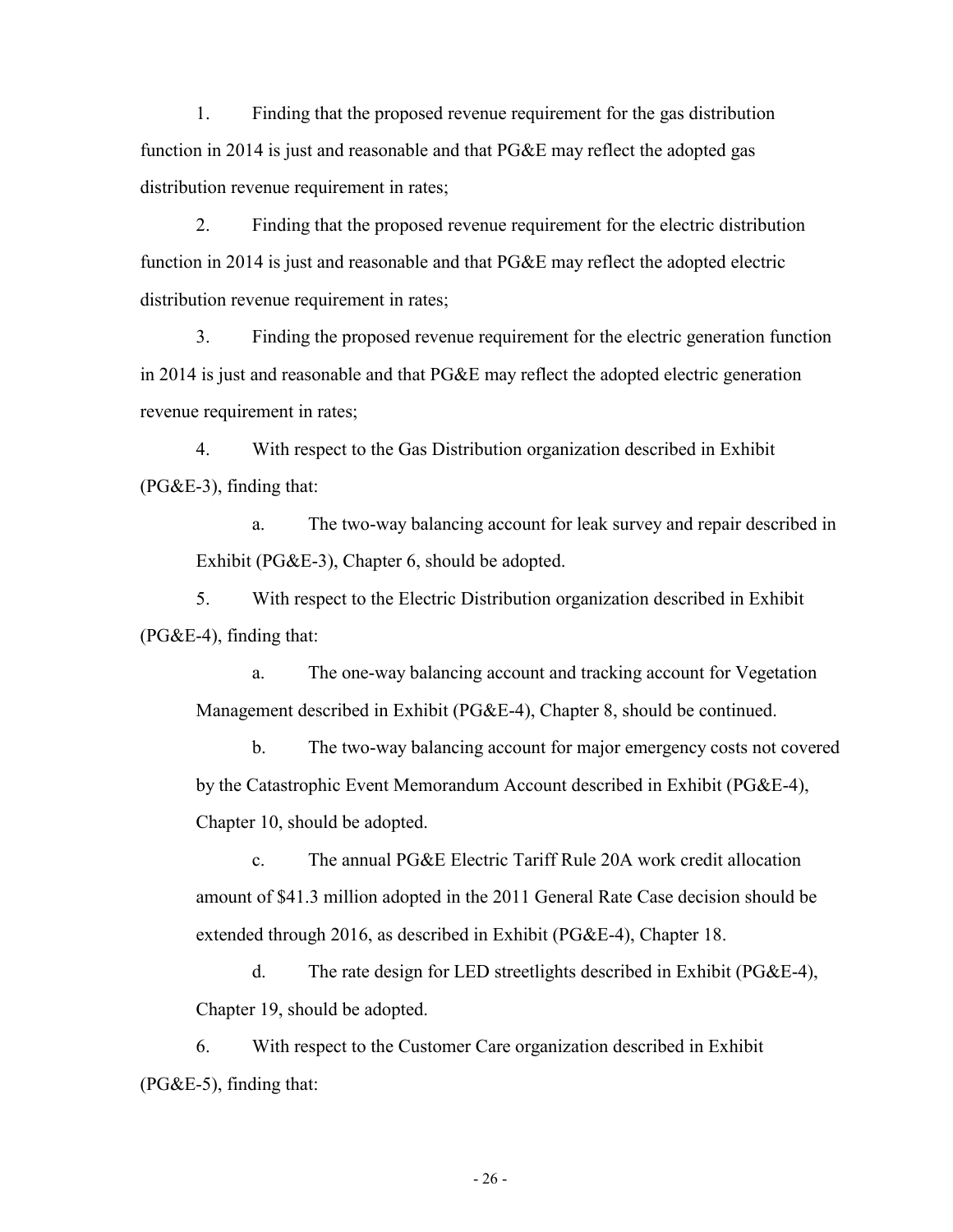a. The costs recorded in the Service Disconnection Memorandum Accounts as of December 31, 2013, are reasonable and should be recoverable through the mechanism described in Exhibit (PG&E-10), Chapter 9.

b. The proposed changes to customer fees (i.e., the non-sufficient funds fee and reconnection fees) described in Exhibit (PG&E-5), Chapter 4, are just and reasonable and should be adopted.

c. The proposed change to PG&E's uncollectibles mechanism as described in Exhibit (PG&E-5), Chapter 4, is just and reasonable and should be adopted.

d. The reporting requirements concerning the SmartMeter™ program specifically identified in Exhibit (PG&E-5), Chapter 10, are no longer required.

e. The joint proposal between PG&E and the Center for Accessible Technology set forth in Exhibit (PG&E-5), Chapter 11, is reasonable and should be adopted.

7. With respect to the Energy Supply organization described in Exhibit  $(PG&E-6)$ , finding that:

a. The decommissioning and fuel oil inventory costs described in Exhibit (PG&E-6), Chapter 4, should be authorized.

b. The expenditure of \$1 million in capital costs above the amount authorized in Decision 10-04-028 for the fuel cell projects should be authorized because the additional expenditure was reasonable and necessary, as explained in Exhibit (PG&E-6), Chapter 4.

c. The credit to the Electric Generation Revenue Requirement with funds received as a result of DOE litigation and revenue overcollections associated with PG&E's Utility-Owned Generation Photovoltaic Program should be authorized, as described in Exhibit (PG&E-6), Chapter 6.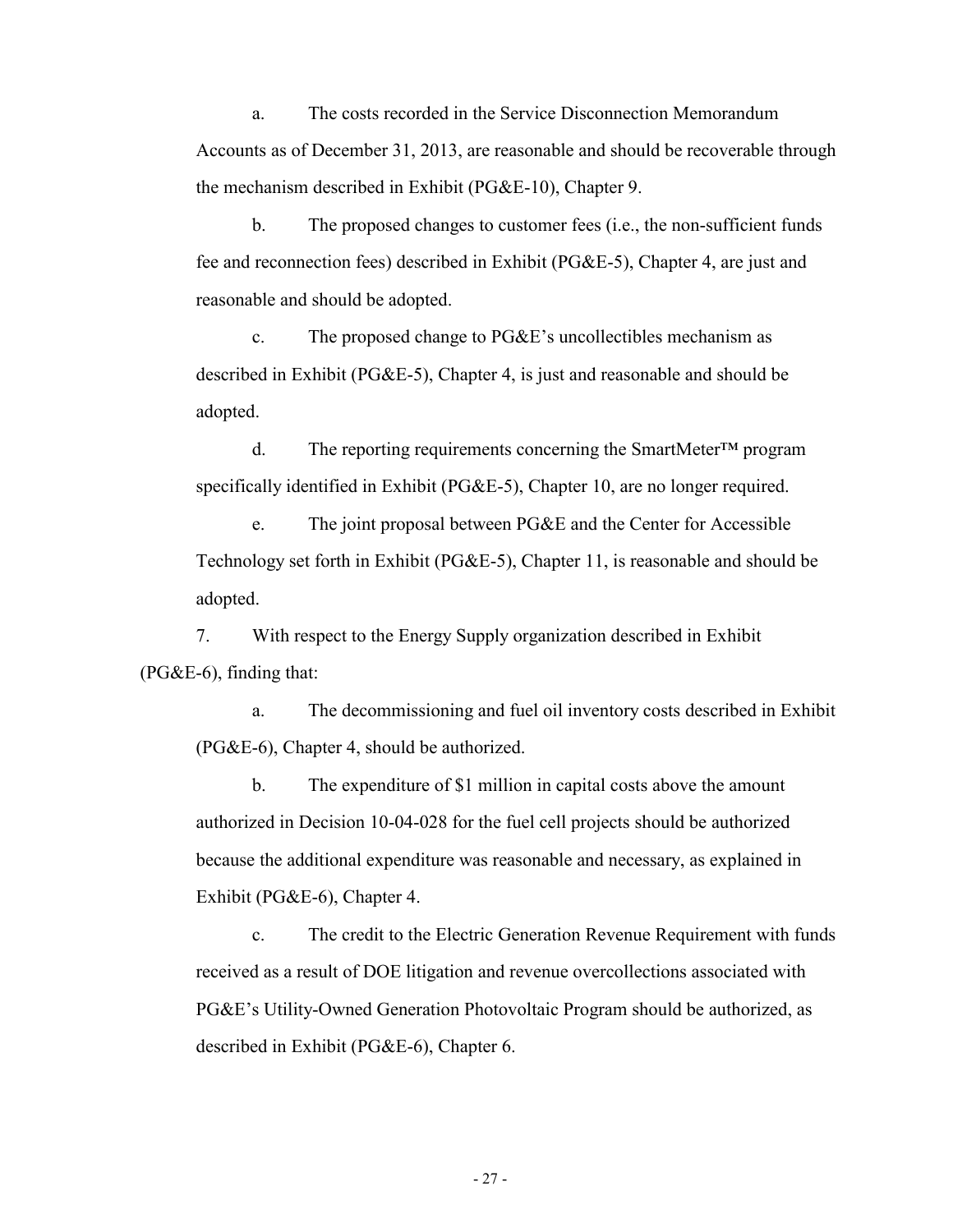d. The two-way balancing accounts for Hydroelectric Relicensing Costs and Nuclear Regulatory Costs described in Exhibit (PG&E-6), Chapter 1, should be approved.

8. With respect to the Human Resources and A&G functions described in Exhibits (PG&E-8) and (PG&E-9), finding that:

a. Recovery of the full STIP revenue requirement for eligible non-officer employees is just and reasonable, as described in Exhibit (PG&E-8), Chapter 5, and should be approved.

b. Recovery of the full cost of D&O liability insurance is just and reasonable, as described in Exhibit (PG&E-9), Chapter 3, and should be approved.

9. Finding that the budget reporting requirements adopted in PG&E's 2011 GRC, as described in Exhibit (PG&E-1), Chapter 5, should be continued.

10. Finding that the proposed allocation of common costs (A&G expenses and common plant) is approved for use in other, non-GRC Commission ratemaking mechanisms.

11. Finding that the proposed attrition adjustments for 2015 and 2016 for the electric and gas distribution and electric generation functions are just and reasonable and that PG&E is authorized to implement the annual attrition adjustments by compliance advice **letters** 

12. Finding that the proposed computations for working cash are in conformity with SP U-16 are just and reasonable, and should be approved.

13. Finding that the forecasts of generation rate base, including the inclusion in rate base of forecast nuclear fuel inventory, are just and reasonable, and should be approved.

14. Finding that the revisions to existing balancing and memorandum accounts, described in Exhibit (PG&E-10), Chapter 9, are just and reasonable, and should be approved.

15. Establishing a schedule for the remainder of this proceeding pursuant to the Commission's Rate Case Plan and issuing other orders that will authorize the requested relief to become effective no later than January 1, 2014; and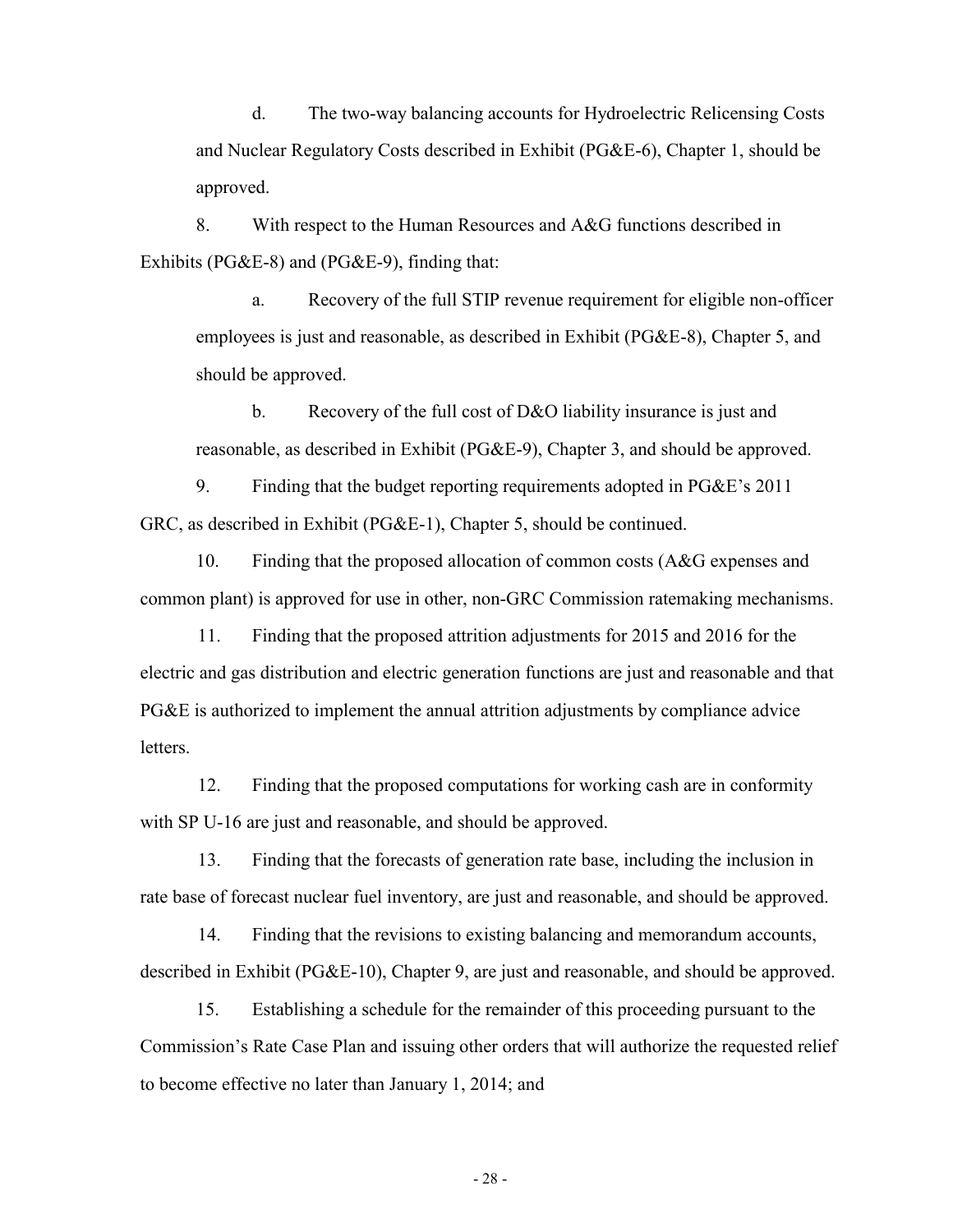16. Granting such additional relief as the Commission may deem proper.

Respectfully submitted,

MICHELLE L. WILSON STEVEN W. FRANK

By: */s/ Steven W. Frank* STEVEN W. FRANK

Law Department Pacific Gas and Electric Company Post Office Box 7442 San Francisco, California 94120 Telephone: (415) 973-6976 Fax: (415) 973-5520 E-mail: SWF5@pge.com

Attorneys for PACIFIC GAS AND ELECTRIC COMPANY

November 15, 2012